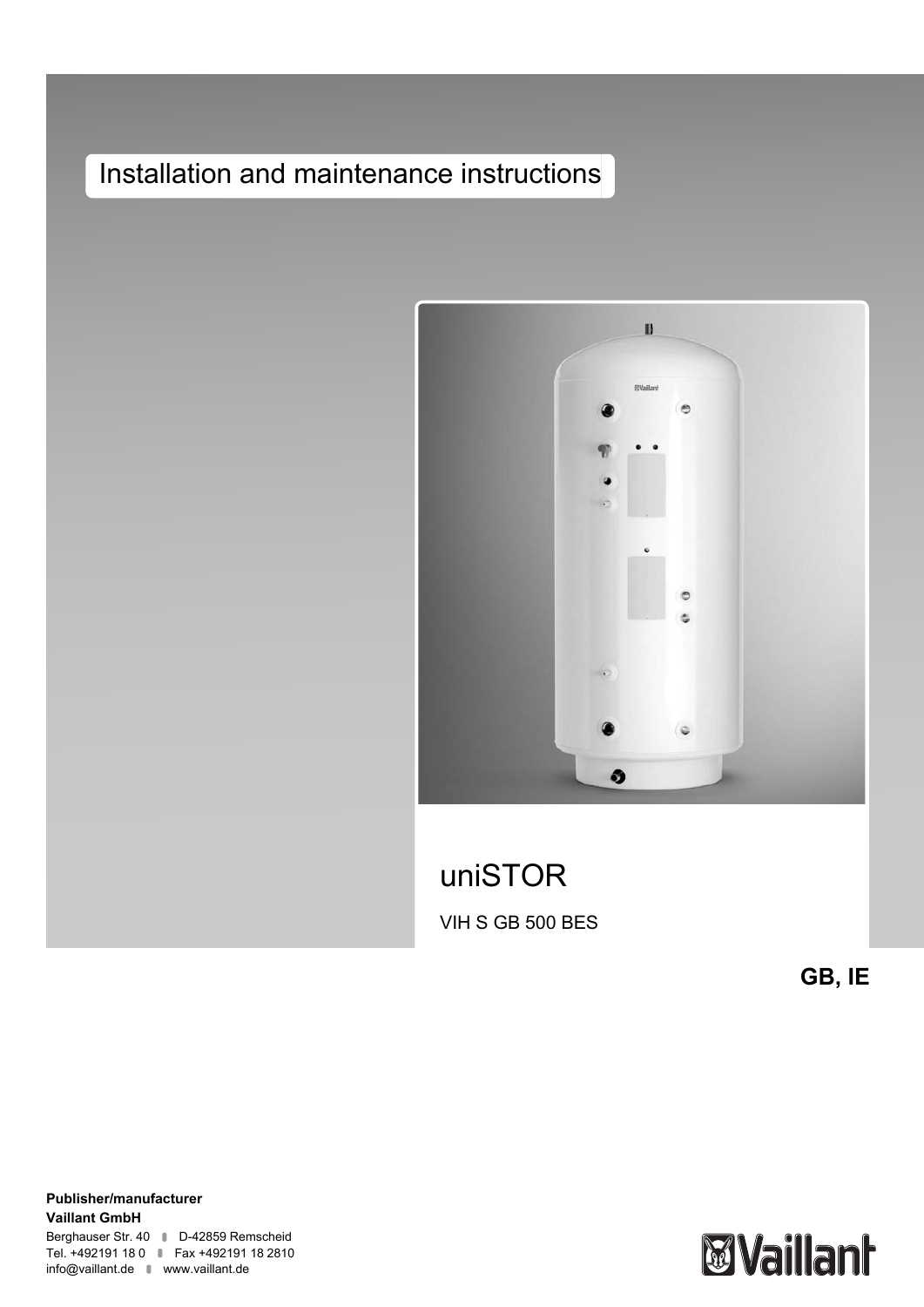## **Contents**

## **Contents**

| 1            |                                                 | 3      |
|--------------|-------------------------------------------------|--------|
| 1.1          |                                                 | 3      |
| 1.2          | Risk caused by inadequate qualifications        | 3      |
| 1.3          |                                                 | 3      |
| 1.4          |                                                 | 3      |
| 1.5          | Regulations (directives, laws, standards)       | 4      |
| $\mathbf{2}$ | Notes on the documentation                      | 5      |
| 2.1          | Observing other applicable documents            | 5      |
| 2.2          |                                                 | 5      |
| 2.3          |                                                 | 5      |
| 2.4          |                                                 | 5      |
| 3            |                                                 | 5      |
| 3.1          |                                                 | 5      |
| 3.2          | Information on the identification plate         | 5      |
| 3.3          |                                                 | 5      |
| 3.4          |                                                 | 6      |
| 4            |                                                 | 6      |
| 4.1          | Observing the requirements for the product's    |        |
| 4.2          |                                                 | 6<br>6 |
| 4.3          |                                                 | 7      |
| 4.4          |                                                 |        |
| 4.5          |                                                 | 7      |
| 4.6          | Minimum clearances and installation             | 7      |
|              |                                                 | 7      |
| 5            |                                                 | 8      |
| 5.1          |                                                 | 8      |
| 5.2          |                                                 | 8      |
| 5.3          |                                                 | 12     |
| 6            |                                                 | 15     |
| 6.1          | Setting the immersion heater thermostat         | 15     |
| 6.2          |                                                 | 15     |
| 6.3          | Setting the thermostatic mixing valve           | 15     |
| 6.4          |                                                 | 15     |
| 6.5          | Filling and purging the heating circuit         | 15     |
| 6.6          | Filling and purging the solar circuit           | 16     |
| 7            | Handing the product over to the end user        | 16     |
| 8            |                                                 | 16     |
| 8.1          | Detecting and eliminating faults                | 16     |
| 8.2          |                                                 | 16     |
| 9            | Inspection and maintenance                      | 16     |
| 9.1          | Observing inspection and maintenance            | 16     |
| 9.2          |                                                 | 16     |
| 9.3          | Checking the safety group's expansion relief    |        |
|              | valve and the cylinder's expansion relief valve | 16     |
| 9.4          | Checking the pre-charge pressure of the         | 16     |
| 10           | Decommissioning the product                     | 16     |
| 11           |                                                 | 17     |
|              |                                                 |        |
| A            | Detecting and eliminating faults                | 18     |

| в | Inspection and maintenance work - |  |  |  |
|---|-----------------------------------|--|--|--|
|   |                                   |  |  |  |
| C |                                   |  |  |  |
| D |                                   |  |  |  |
|   |                                   |  |  |  |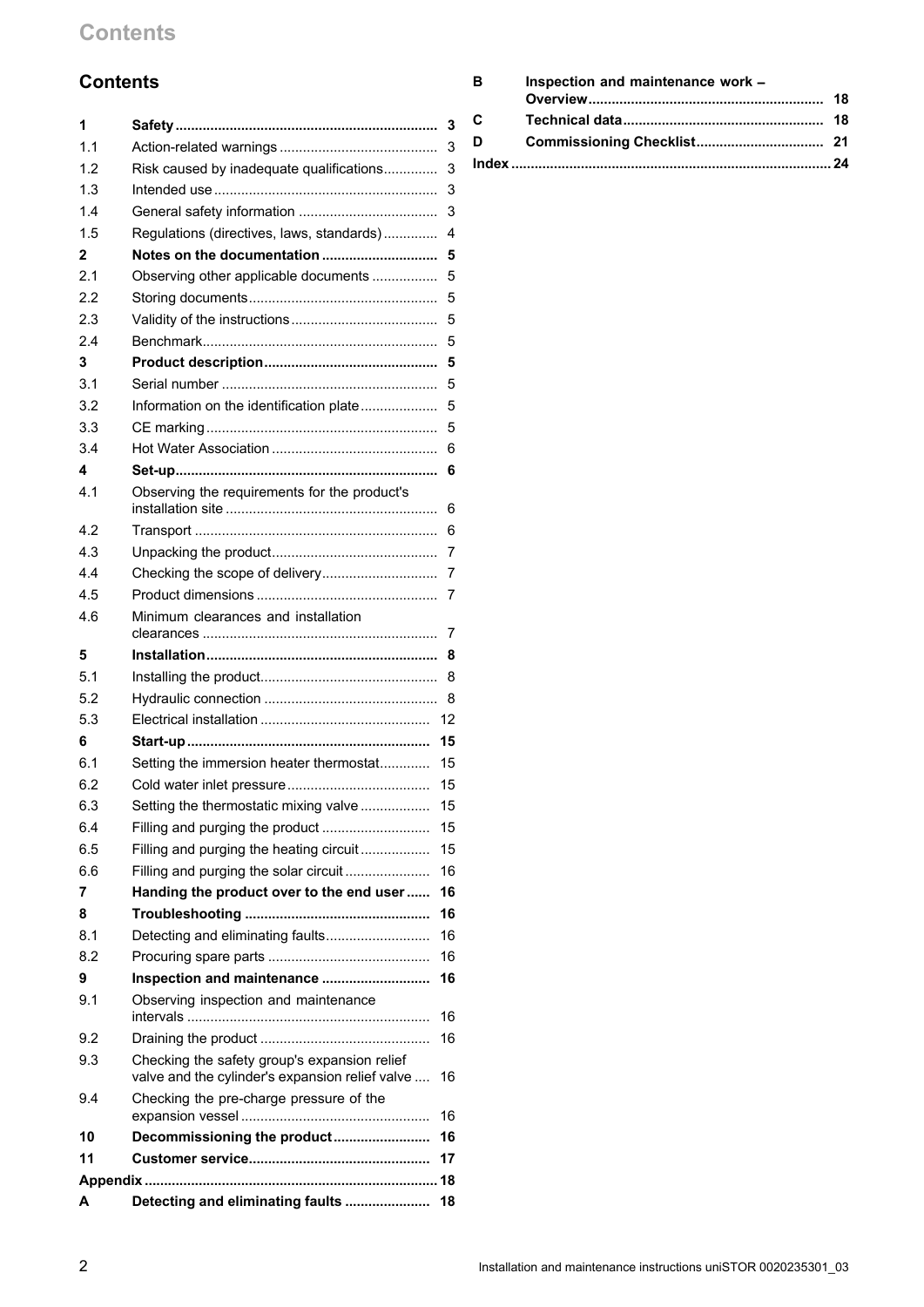## <span id="page-2-0"></span>**1 Safety**

## **1.1 Action-related warnings**

## **Classification of action-related warnings**

The action-related warnings are classified in accordance with the severity of the possible danger using the following warning signs and signal words:

## **Warning symbols and signal words**



## **Danger!**

Imminent danger to life or risk of severe personal injury

## **Danger!**

Risk of death from electric shock

## **Warning.** Risk of minor personal injury

**Caution.**

Risk of material or environmental damage

## **1.2 Risk caused by inadequate qualifications**

The following work must only be carried out by competent persons who are sufficiently qualified to do so:

- Set-up
- Dismantling
- Installation
- Start-up
- Inspection and maintenance
- Repair
- Decommissioning
- ▶ Proceed in accordance with current technology.

## **1.3 Intended use**

There is a risk of injury or death to the user or others, or of damage to the product and other property in the event of improper use or use for which it is not intended.

The product is intended as a system component for domestic hot water generation and storage for closed central heating installations.

Intended use includes the following:

– observance of accompanying operating, installation and maintenance instructions for the product and any other system components

- installing and setting up the product in accordance with the product and system approval
- compliance with all inspection and maintenance conditions listed in the instructions.

Intended use also covers installation in accordance with the IP code.

Any other use that is not specified in these instructions, or use beyond that specified in this document, shall be considered improper use. Any direct commercial or industrial use is also deemed to be improper.

## **Caution.**

Improper use of any kind is prohibited.

## **1.4 General safety information**

## **1.4.1 Risk of death due to lack of safety devices**

The basic diagrams included in this document do not show all safety devices required for correct installation.

- $\blacktriangleright$  Install the necessary safety devices in the installation.
- $\triangleright$  Observe the applicable national and international laws, standards and directives.

## **1.4.2 Risk of death from electric shock**

There is a risk of death from electric shock if you touch live components.

Before commencing work on the product:

- $\triangleright$  Disconnect the product from the power supply by switching off all power supplies at all poles (electrical partition with a contact gap of at least 3 mm, e.g. fuse or circuit breaker).
- ▶ Secure against being switched back on again.
- $\triangleright$  Check that there is no voltage.

## **1.4.3 Risk of being burned or scalded by hot components**

▶ Only carry out work on these components once they have cooled down.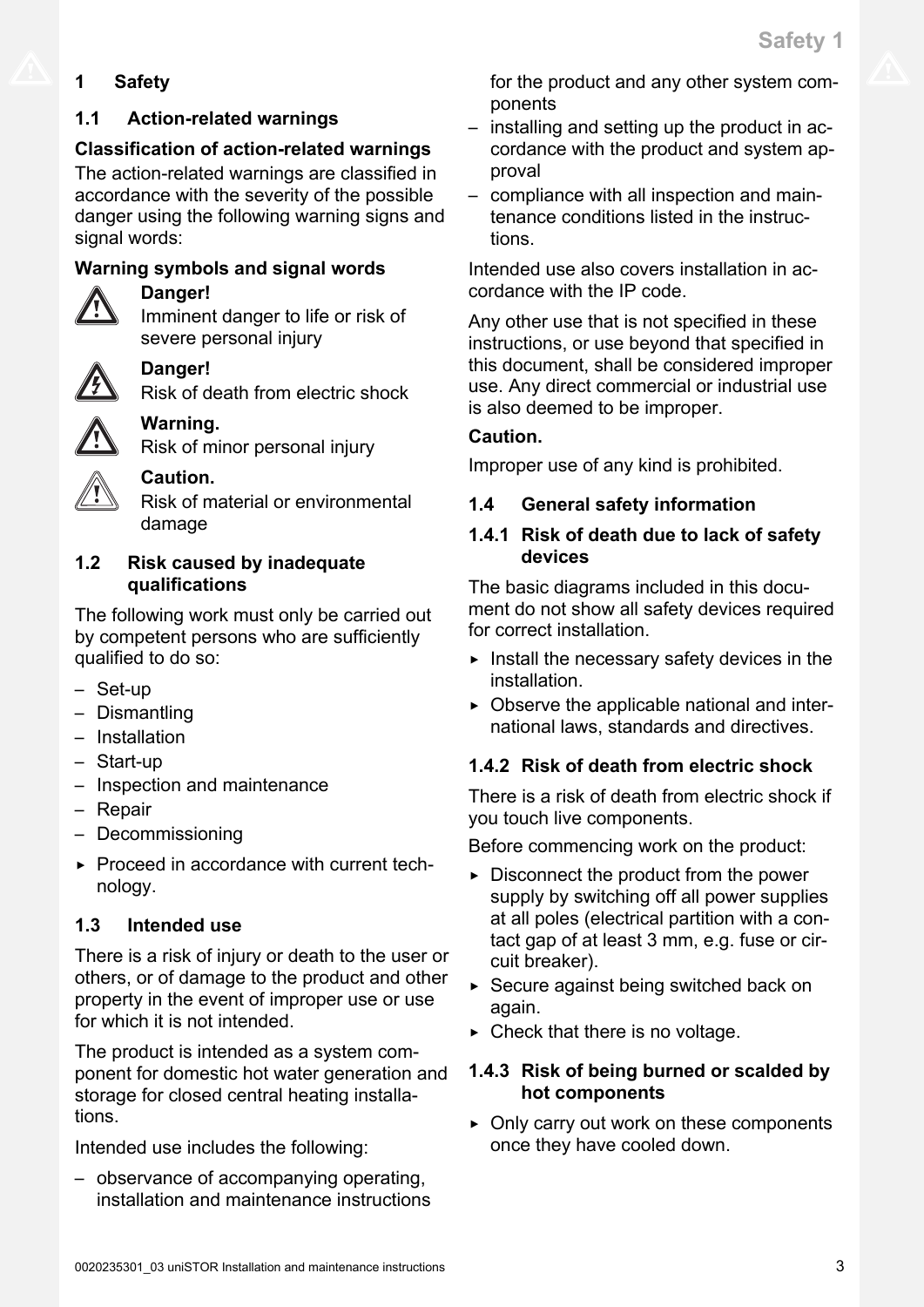## <span id="page-3-0"></span>**1 Safety**

- **1.4.4 Risk of material damage caused by using an unsuitable tool**
- $\triangleright$  Use the correct tool.
- **1.4.5 Risk of material damage caused by frost**
- $\triangleright$  Do not install the product in rooms prone to frost.

### **1.4.6 Risk of injury due to the heavy weight of the product**

- $\triangleright$  Make sure that the product is transported by at least two people.
- **1.5 Regulations (directives, laws, standards)**
- $\triangleright$  Observe the national regulations, standards, directives, ordinances and laws.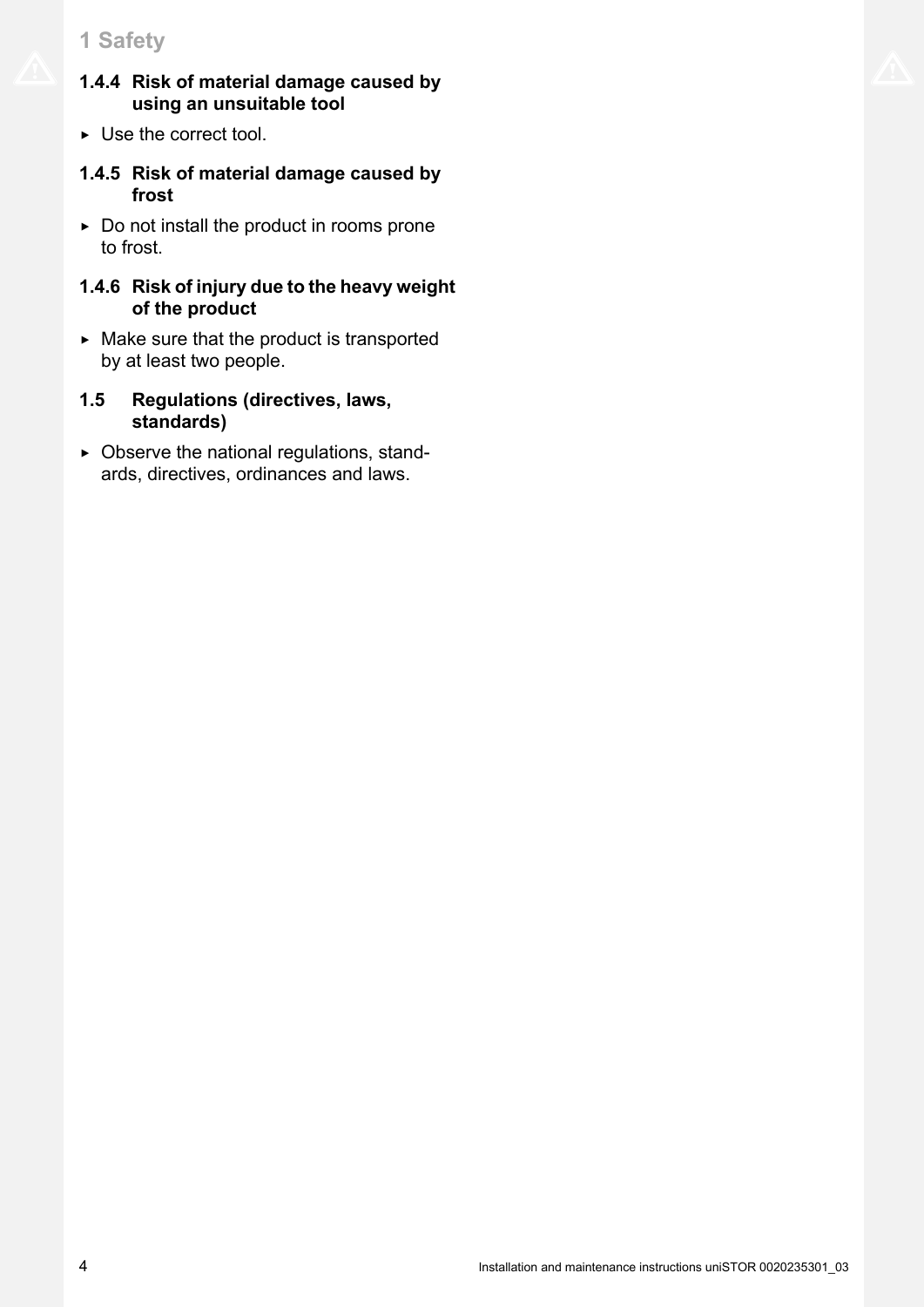## <span id="page-4-0"></span>**2 Notes on the documentation**

### **2.1 Observing other applicable documents**

▶ Always observe all the operating and installation instructions included with the system components.

#### **2.2 Storing documents**

▶ Pass these instructions and all other applicable documents on to the end user.

### **2.3 Validity of the instructions**

These instructions apply only to:

#### **Product article number**

| <b>VIH SW GB 500 BES</b> | 0010019234 |
|--------------------------|------------|

### **2.4 Benchmark**

Vaillant is a licensed member of the Benchmark Scheme.

Benchmark places responsibilities on both manufacturers and installers. The purpose is to ensure that customers are provided with the correct equipment for their needs, that it is installed, commissioned and serviced in accordance with the manufacturer's instructions by a competent person approved at the time by the Health and Safety Executive and that it meets the requirements of the appropriate Building Regulations. The Benchmark Checklist can be used to demonstrate compliance with Building Regulations and should be provided to the customer for future reference.

Installers are required to carry out installation, commissioning and servicing work in accordance with the Benchmark Code of Practice which is available from the Heating and Hotwater Industry Council who manage and promote the Scheme.

Benchmark is managed and promoted by the Heating and Hotwater Industry Council.



For more information visit www.centralheating.co.uk

## **3 Product description**

**3.1 Serial number**



You can find the serial number on the identification plate **(1)**, which is located on the cylinder below the electronics box.

## **3.2 Information on the identification plate**

The identification plate is attached to the product at the factory.

The identification plate keeps record of the country in which the product is to be installed.

This product meets the requirements of standard EN 12897:2006.

### **3.3 CE marking**

The CE marking shows that the products comply with the basic requirements of the applicable directives as stated on the declaration of conformity.

The declaration of conformity can be viewed at the manufacturer's site.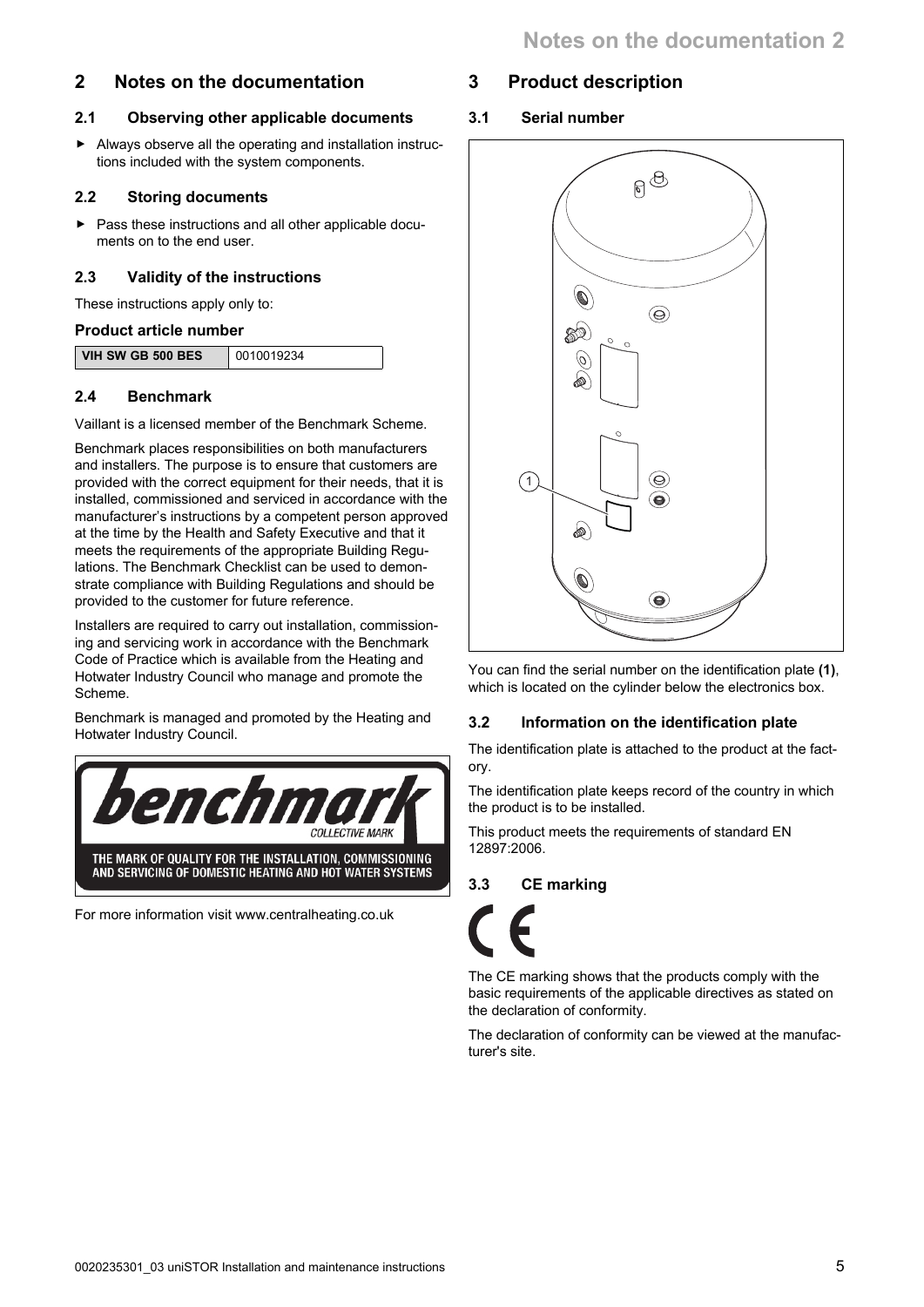#### <span id="page-5-0"></span>**3.4 Hot Water Association**

Vaillant is a full member of the Hot Water Association and promotes the scheme in association with its cylinder range. Details are available on the web site www.vaillant.co.uk

# hot water association

#### **4 Set-up**

**Caution.**

**4.1 Observing the requirements for the product's installation site**



#### **Material damage due to frost**

If the water in the system freezes, there is a risk of damage to the domestic hot water cylinder.

 $\blacktriangleright$  Install the cylinder in a dry, permanently frost-free room.



#### **Caution. Material damage due to escaping water**

In the event of damage, water may escape from the cylinder.

 $\triangleright$  Select the installation location so that, in the event of damage, large volumes of water can be drained safely (e.g. into a floor drain).

#### **Caution.**

#### **Material damage due to high load**

When filled, the cylinder may damage the ground on which it stands due to its weight.

- Take into consideration the weight of the filled cylinder and the load-bearing capacity of the floor.
- $\blacktriangleright$  If required, reinforce the installation area.

Select a sensible installation site and take into consideration the routing of the pipework system.

Install the cylinder as close as possible to the heat generator in order to minimise heat losses.

Set up the product in a suitable location in a room and, when doing so, pay attention to the following points:

- Plan the installation of the tundish .
- The installation surface must be even and have sufficient load-bearing capacity to support the operating weight of the product.
- The installation site must be frost-free.
- Install the product in such a way that the thermostat and immersion heater can be accessed easily.
- Leave sufficient space around the product for installing, maintaining and replacing the expansion vessel.

To prevent heat losses, the pipework system must have heat insulation in accordance with the applicable energy-saving regulations.

#### **4.2 Transport**

**Caution.**



#### **Risk of material damage caused by incorrect transport.**

The components attached to the cylinder must not be used to transport the cylinder. Otherwise there is a risk that the cylinder could malfunction.

▶ Do not use the components attached to the cylinder to transport it.



Always transport the unit as illustrated above.



Never transport the unit while it is horizontal.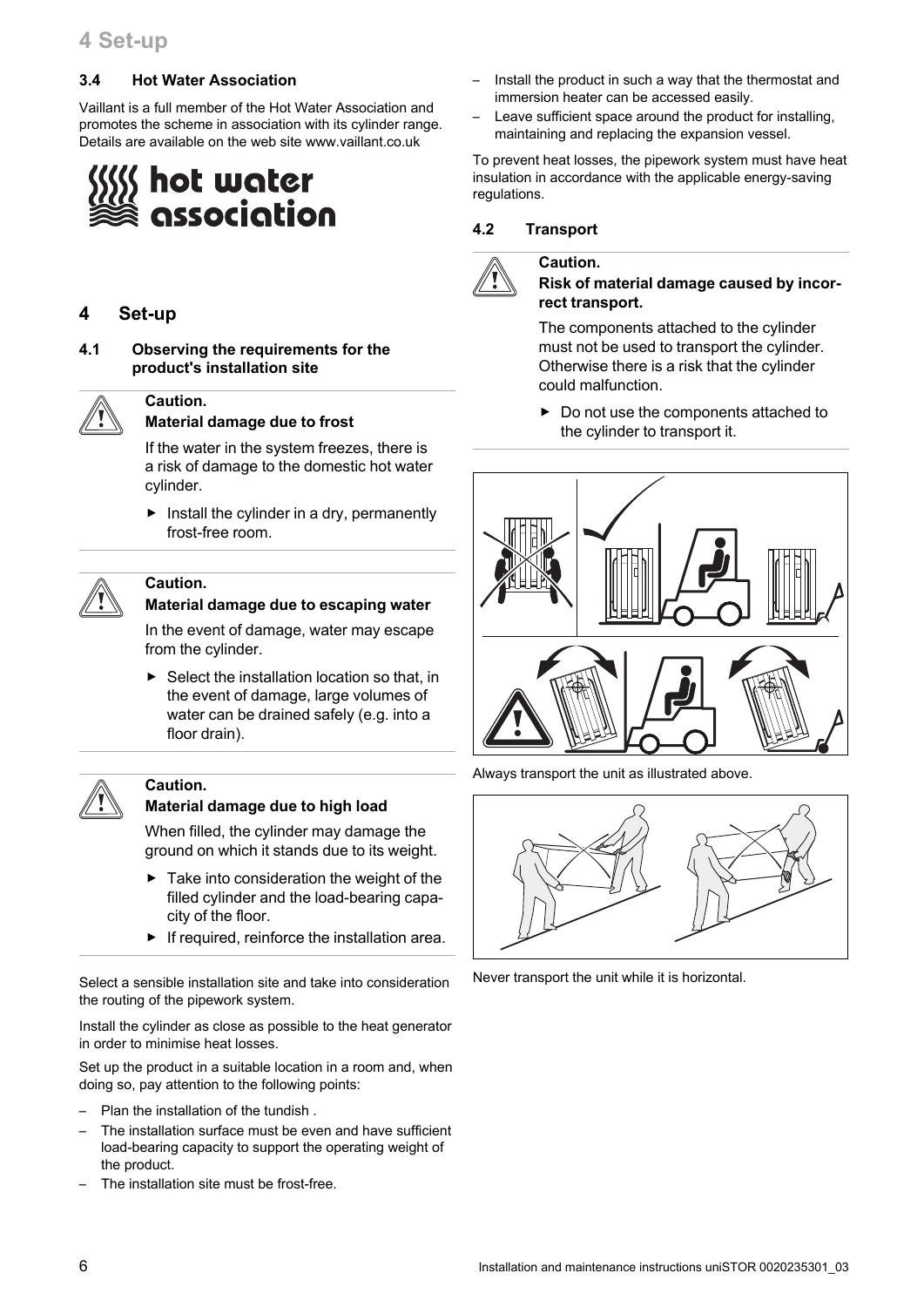## <span id="page-6-0"></span>**4.3 Unpacking the product**

- 1. Remove the product from its box.
- 2. Remove the protective film from all of the product's components.

## **4.4 Checking the scope of delivery**



Check that the scope of delivery is complete.

| Le-<br>gend<br>point | Quant-<br>ity | <b>Description</b>          |
|----------------------|---------------|-----------------------------|
|                      |               | Expansion vessel *          |
| 2                    |               | Tundish with retainer       |
| 3                    |               | Safety group *              |
| 4                    |               | Documentation records       |
| 5                    |               | Domestic hot water cylinder |
| *: Accessories       |               |                             |

## **4.5 Product dimensions**



**4.6 Minimum clearances and installation clearances**



| <b>Reference</b><br>point | <b>Description</b> |
|---------------------------|--------------------|
| А                         | 500 mm             |
| B                         | 500 mm             |
| C                         | 500 mm             |
|                           | 500 mm             |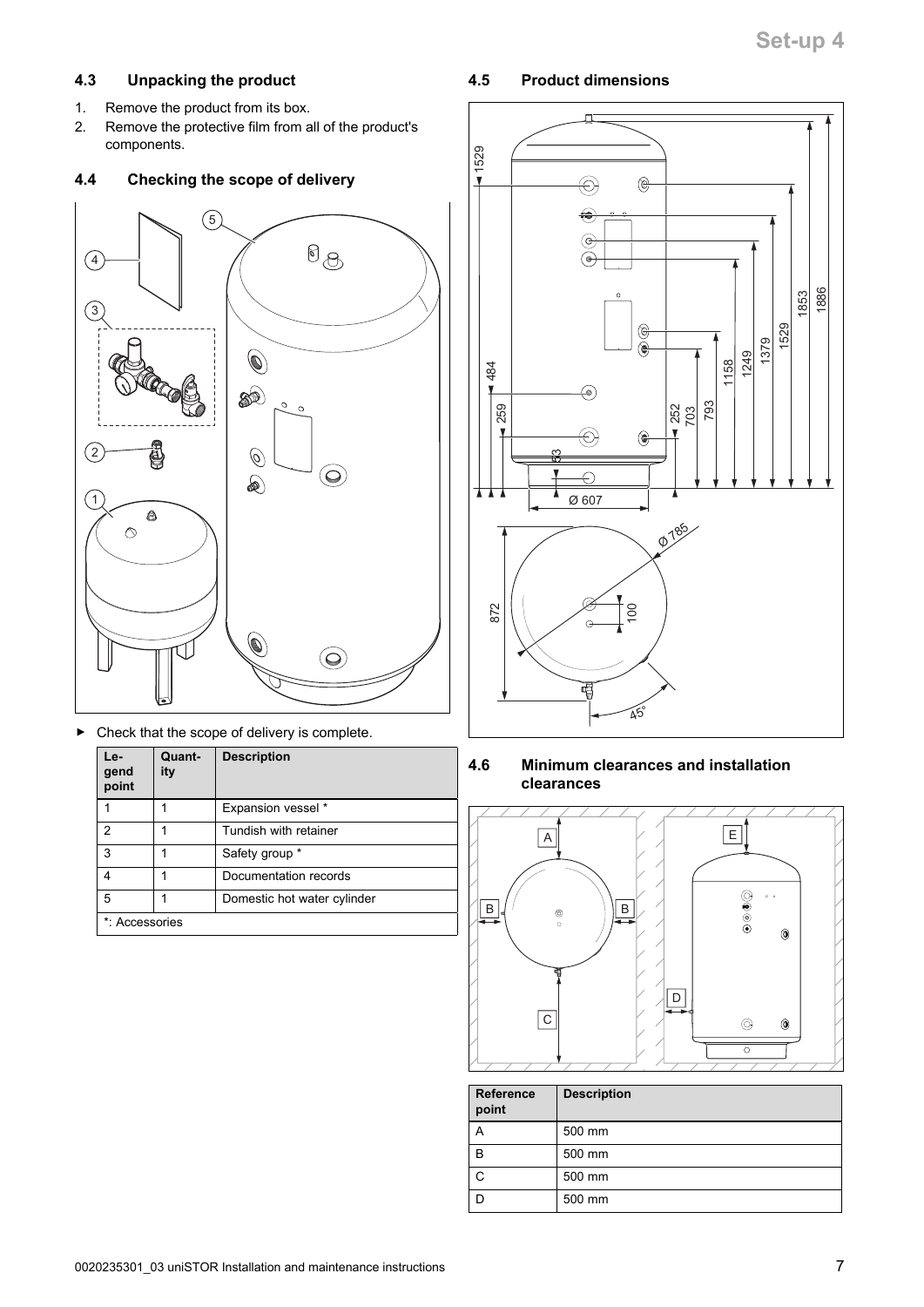<span id="page-7-0"></span>

| <b>Reference</b><br>point | <b>Description</b>             |
|---------------------------|--------------------------------|
|                           | 500 mm (on a switching system) |

- ▶ Provide sufficient clearance **(B)** on at least one side of the product in order to facilitate access for maintenance and repair work.
- When using the accessories, observe the minimum clearances/installation clearances.

#### **5 Installation**

#### **5.1 Installing the product**

▶ Align the product horizontally.

#### **5.2 Hydraulic connection**

#### **Caution. Risk of damage caused by heat transfer when welding.**

The heat that is transferred during welding may damage the cylinder and its components as well as the connection seals.

- ▶ Protect the product and its components.
- $\triangleright$  Do not weld the connection pieces if these have been screwed into the pipe fittings.



## **Caution.**

#### **Risk of material damage by drilling through the product.**

The product may be damaged by drilling work.

 $\triangleright$  Do not drill through the product.



#### **Caution.**

#### **Risk of material damage to the cylinder.**

If an unvented hot water cylinder is fitted at a high level (eg, loft space), potential damage to the cylinder may occur if the correct method of draining is not followed.

▶ In certain circumstances and at the discretion of the installer, install a WRAS approved automatic air vent on the hot water outlet at the highest point.



- 1 Cylinder draining point
- 2 Drain valve system (Not included in the scope of delivery for the product) 3 Expansion vessel (Available as an ac-
- cessory) 4 Tundish
- 
- 5 Safety group (Available as an accessory)
- 6 Cold water with equal pressure
- 7 Second safety assembly, supplied with additional manometer (Available as an accessory)
- 8 Fixed lifting eye Manual air vent behind it 9 Optional connection
- method 3-port motorised valve (Not included in the scope of delivery for the product)
- 10 Heating circuit heating flow
- 11 Heat generator heating flow
- 12 Cylinder heating inlet
- 13 Hot water outlet
- 14 Boiler connection method – 2-port motorised valve (Not included in the scope of delivery for the product) 15 Temperature and pres
	- sure expansion relief valve
- 16 Secondary circulation (Not included in the scope of delivery for the product)
- 17 Temperature sensor
- 18 Cylinder heating return
- 19 Cylinder solar inlet
- 20 Solar temperature sensor
- 21 Cylinder solar return
- 22 Cold water inlet

#### **5.2.1 Connecting the solar circuit**

1. Connect the solar circuit to the inlet **(19)** and the outlet **(21)**.

#### **Installing the solar yield sensor**

2. Install the yield sensor on the solar coil outlet close to the cylinder.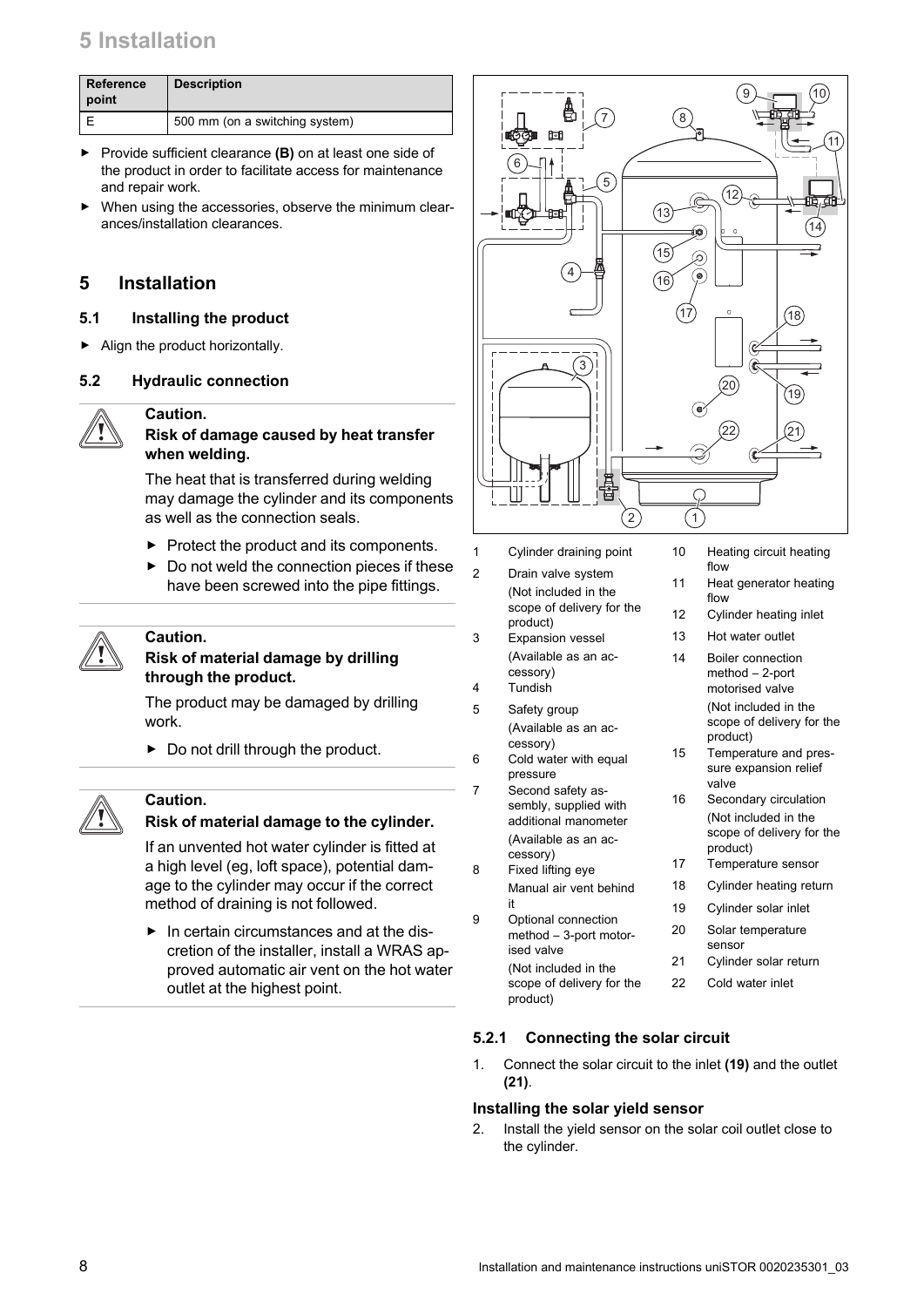#### <span id="page-8-0"></span>**5.2.2 Connecting the product to the primary circuit**

- 1. Connect the primary circuit to the inlet **(12)** and the outlet **(18)**.
	- Minimum diameter of the copper pipe:  $\geq 28$  mm

#### **Note**

Ensure that the distance between the heat generator and the product is as small as possible in order to prevent heat losses.

#### 2. **Alternatives 1:**



#### **Installing a 3-port motorised valve for heat pump systems**

- Connect AB to the heating flow on the heat pump **(11)**, B to the flow on the heating circuit **(10)**, and A to the heating inlet on the cylinder **(12)**.
- ▶ The 3-port motorised valve can be installed vertically or horizontally. For horizontal installation, align the valve head so that it is facing upwards.

#### 2. **Alternatives 2:**



#### **Installing the 2-port motorised valve for installations that have a floor-standing boiler**

- Install the 2-port motorised valve at the cylinder's heating inlet **(12)** or heating outlet **(18)**.
- For the 2-port motorised valve, follow the installation direction that is marked by an arrow.
- The 2-port motorised valve can be installed vertically or horizontally. For horizontal installation, align the valve head so that it is facing upwards.

#### **5.2.3 Installing the drain valve**

The drain valve must be supplied by the customer.

Install the drain valve at the height of the cold water supply or further below this level.

#### **5.2.4 Installing the safety group**



#### **Caution.**

#### **Excessive pressure in the domestic hot water cylinder**

Excessive pressure in the domestic hot water cylinder may cause the cylinder to burst.

- $\blacktriangleright$  Ensure that the expansion relief valves are not blocked.
- Ensure that there is no isolation valve between the safety group and the cylinder.



- 1 Pressure reducer set
- (1", 1.25", 1.5")
- 2 Cold water inlet

3 Pressure reducer (optional) (only 2")

- drain
	- 6 Non-return valve
	- 7 Manometer (optional)

4 Expansion relief valve 5 Expansion relief valve

- 1. Before installation, flush the pipes in order to clear any contamination and prevent the build up of dirt.
- 2. Install the safety group horizontally and install the expansion relief valve so that it is facing upwards.
- 3. Note the flow direction, which is specified by an arrow.
- 4. Connect the safety group to the drain cock. Consult the table below to find out the length to which the pipe should be cut.

| Size of the<br>cylinder | Length of the pipe<br>that has a diameter<br>of $41$ mm | Pre-charge pres-<br>sure of the expan-<br>sion vessel |  |
|-------------------------|---------------------------------------------------------|-------------------------------------------------------|--|
| 500                     | 700 mm                                                  | $0.3$ MPa<br>$(3.0 \text{ bar})$                      |  |

5. Install a pipe between the safety assembly's connection **(4)** and the temperature and pressure relief valve. Use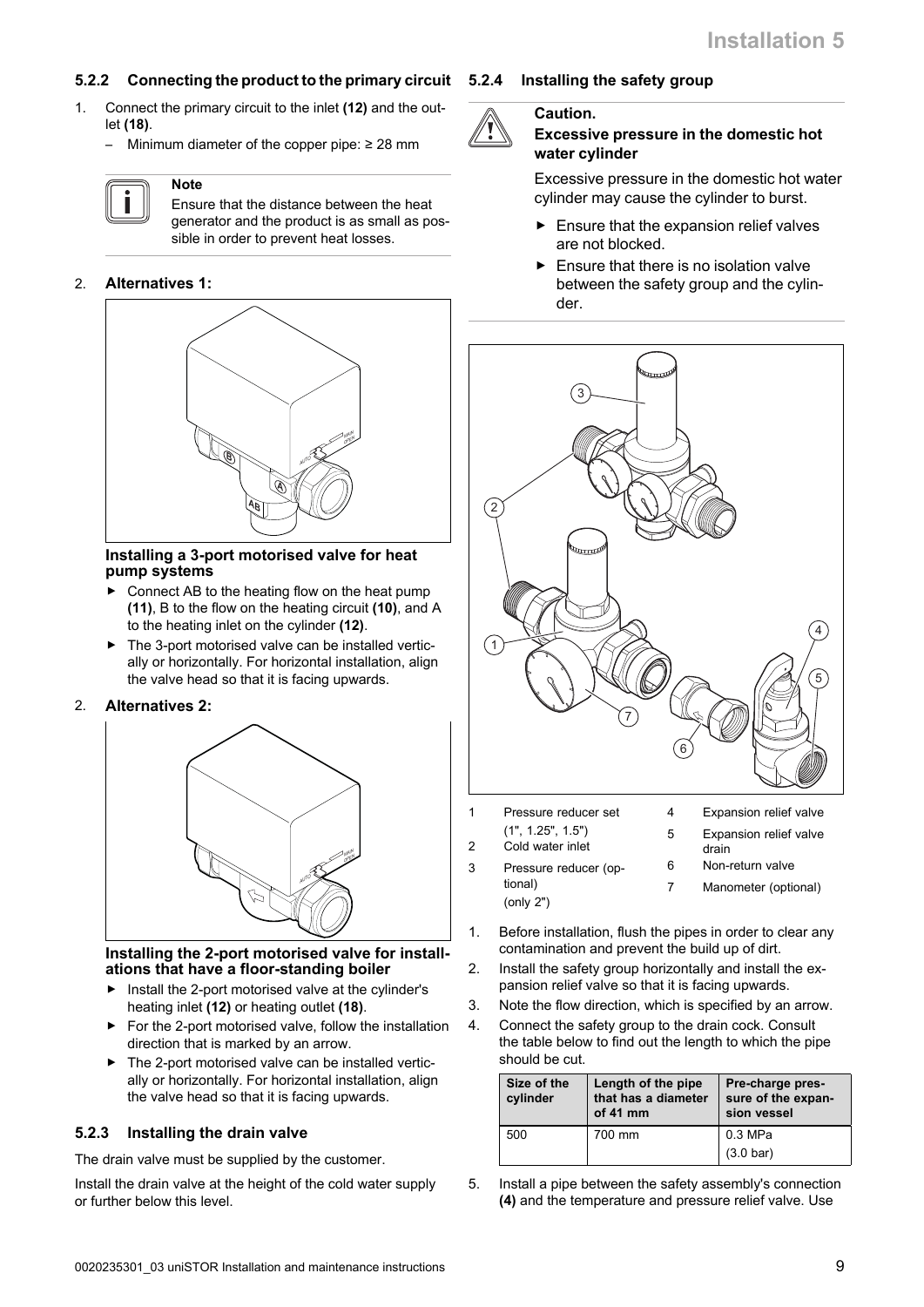<span id="page-9-0"></span>a T-piece for this. The pipe system must continuously slope downwards, must be visible and must be protected against frost. There must be no risk of injury to persons.

- Diameter of the pipe: 22 mm
- Length of the pipe between the temperature and pressure relief valve and the expansion relief valve **(4)** (→ Page 10): ≤ 600 mm
- 6. Connect the cold water supply to the safety group **(2)**.

#### **5.2.5 Installing an expansion vessel**

- 1. Install the expansion vessel close to the product.
- 2. Install a pipe at the expansion vessel and connect the terminal to the safety assembly **(6)**.

#### **5.2.6 Installing a discharge pipe**



1 Temperature and pressure expansion relief valve 2 Tundish

The drain connections of the temperature and pressure reducing valve and the expansion relief valve must be connected to the supplied tundish via 22-mm-thick copper pipes. The tundish must be installed vertically, as close to the cylinder as possible and with a maximum clearance of 600 mm from the connection of the temperature and pressure reducing valve. It must be installed in the same room as the cylinder, but at a sufficient distance from electrical components. The discharge pipes from the temperature and pressure reducing valve and from the expansion relief valve can be connected above the tundish using a T-piece. The discharge pipe from the 28 mm connection of the tundish must consist of copper pipes with a diameter of at least 28 mm and be connected to a safe and visible drain point. The vertical section of pipe beneath the tundish must be at least 300 mm long before any bends or diversions in the line. If the total resistance of the drain line exceeds the values in the following table, you must increase the diameter of the line. When installing the drain line, comply with the standards, directives and laws that are applicable in your country.

| Size of<br>the outlet<br>valve | <b>Minimum</b><br>diameter<br>of the<br>discharge<br>pipe D1 | <b>Minimum</b><br>diameter<br>of the dis-<br>charge<br>pipe from<br>the tun-<br>dish D <sub>2</sub> | <b>Maximum</b><br>permiss-<br>ible res-<br>istance,<br>inform-<br>ation<br>on the<br>length of<br>a straight<br>pipe | Resist-<br>ance per<br>elbow or<br>bend |
|--------------------------------|--------------------------------------------------------------|-----------------------------------------------------------------------------------------------------|----------------------------------------------------------------------------------------------------------------------|-----------------------------------------|
|                                |                                                              | 22 mm                                                                                               | $9 \text{ mm}$                                                                                                       | 0.8 <sub>m</sub>                        |
| 1/2"                           | $15 \text{ mm}$                                              | 28 mm                                                                                               | ≤ 18 $m$                                                                                                             | 1.0 <sub>m</sub>                        |
|                                |                                                              | 35 mm                                                                                               | ≤ 27 $m$                                                                                                             | 1.4 <sub>m</sub>                        |
|                                |                                                              | 28 mm                                                                                               | $\leq 9 \text{ m}$                                                                                                   | 1.0 <sub>m</sub>                        |
| 3/4"                           | 22 mm                                                        | 35 mm                                                                                               | ≤ 18 m                                                                                                               | 1.4 m                                   |
|                                |                                                              | 42 mm                                                                                               | ≤ 27 $m$                                                                                                             | 1.7 <sub>m</sub>                        |
|                                |                                                              | 35 mm                                                                                               | $\leq 9 \text{ m}$                                                                                                   | 1.4 <sub>m</sub>                        |
| 1"                             | 28 mm                                                        | 42 mm                                                                                               | ≤ 18 $m$                                                                                                             | 1.7 <sub>m</sub>                        |
|                                |                                                              | 54 mm                                                                                               | ≤ 27 m                                                                                                               | 2.3 m                                   |

#### Sample calculation

The following example corresponds to a temperature and pressure reducing valve G1/2 with a discharge pipe **(D2)** with four 22 mm elbows and a length of 7 m from the tundish to the drain point. According to the table, the maximum permissible resistance for a straight length of a 22-mm-thick copper discharge pipe **(D2)** of a thermal expansion relief valve G1/2 is 9.0 m. The resistance of the four 22 mm elbows, which are each 0.8 m in length, must be subtracted from this, i.e. a total of 3.2 m. The maximum permitted length is accordingly 5.8 m and is therefore below the current length of 7 m. The calculation must therefore be performed using the second largest size. The maximum permissible resistance for a straight length of a 28-mm-thick pipe **(D2)** of a thermal expansion relief valve G1/2 is 18 m. The resistance of the four 28 mm elbows, which are each 1.0 m in length, must be subtracted from this, i.e. a total of 4.0 m. The maximum permitted length is accordingly 14 m. As the current length is 7 m, a 28 mm copper pipe **(D2)** should be selected.

A suitable location for the discharge pipe terminal is, for example, beneath a fixed mesh above the odour trap in a soakaway with a siphon. Low drain lines, for example up to 100 mm above external surfaces (car parks, meadows, etc.) can be used provided that they are protected by a wire fence or something similar to prevent children from coming into contact with the waste water and provided that the system is not visible. Do not install any valves or stop cocks on the drain line.

Make sure that the discharge pipe from the tundish to the drain has a constant downward gradient of at least 1:200. The discharge pipe for the heat generator expansion relief valve can be connected to the horizontal discharge pipe for the cylinder behind the tundish using a T-piece.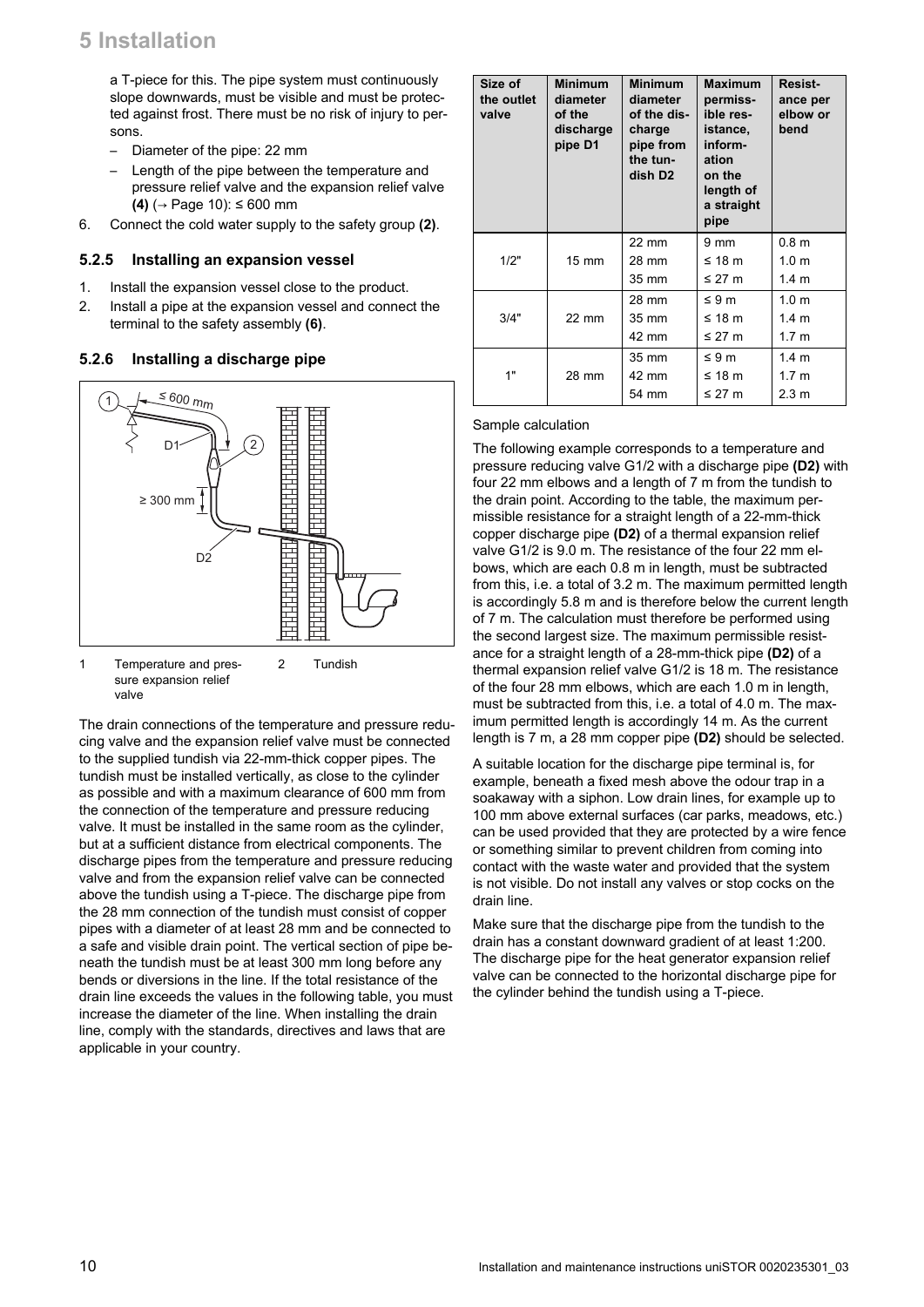#### **5.2.6.1 High-level drain**

Installing the highest drain is permitted as long as this does not present a danger to anyone in or outside the building at the drain point. Examples of points to consider when deciding whether a location is suitable for the highest drain:

- The possibility (taking the wind into account) that a person might stay in the area where the water is drained for a prolonged period of time, and, if this is the case, whether the water is sufficiently cooled by that point to pose no danger. The thermal conductivity of the material surfaces, the climatic conditions, the installation location and the drain pipework direction can, to different extents, contribute to reducing the temperature of the water that is being drained.
- The position of the windows and other openings.
- The probability of prams being under the drain opening.
- The resistance of the surface to hot water.
- The possibility of ice forming if water drains onto access paths.

#### **5.2.7 Installing the cylinder's temperature sensor for the immersion heater**

**Note**

The temperature sensor is used to control the immersion heater via a multi-functional module or a controller.

**Condition**: With multi-functional module or controller



Secure the temperature sensor.

#### **5.2.8 Installing a secondary return**



1 Cylinder

2 Non-return valve

4 Secondary return pipe

3 Circulation pump

- 5 Hot water outlet
- 
- 1. Carry out the installation in accordance with the schematic drawing.
- 2. Install an additional expansion vessel on the heating return.
- 3. If the secondary return is not installed, fit a plug on the cylinder.
	- Diameter of the plug: 22 mm

#### **5.2.9 Installing the thermostatic mixer**

**Condition**: Installation without secondary return

 $\blacktriangleright$  Install the cylinder thermostatic mixer on the hot water flow.

**Condition**: Installation with secondary return

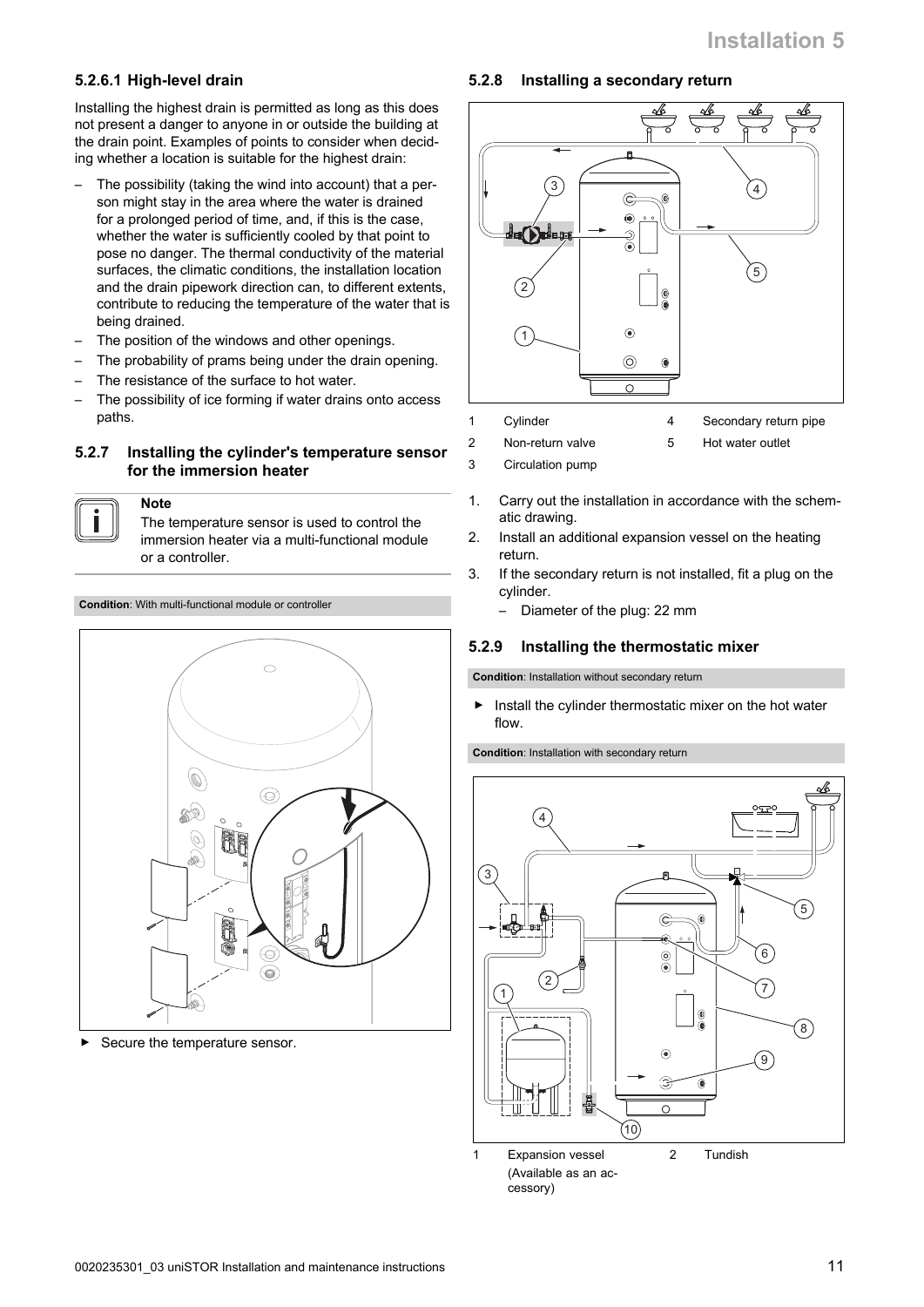- <span id="page-11-0"></span>3 Safety group (Available as an accessory)
- 4 Cold water with pressure equalisation
- 5 Thermostatic mixing valve
- 6 Hot water outlet
- 7 Temperature and pressure expansion relief valve
- 8 Cylinder
- 9 Cold water inlet
- 10 Drain valve system (Not included in the scope of delivery for the product)
- ▶ Install the thermostatic mixing valve in accordance with the basic diagram.

#### **5.3 Electrical installation**



#### **Danger!**

### **Risk of death from electric shock!**

The power supply terminals L and N are live:

- $\blacktriangleright$  Switch off the power supply.
- Secure the power supply against being switched back on.



#### **Caution.**

#### **Risk of material damage by drilling through the product.**

 $\triangleright$  Do not drill through the product.

The product may be damaged by drilling work.

- $\overline{\mathbb{C}}$ 4  $\mathbf{\mathbb{Q}}$ <sub>1</sub> <sub>3</sub> 1 3 2 4 2 4 5 1 3 40 **70 70 70 70 70** 40 60 50 60 50 2 4 3 2 67 40 60 50  $(3)$ 1 87  $\circledcirc$ À
- 1 Immersion heater 2 Immersion heater ther-
- 4 Primary circuit thermostat

5 Solar circuit thermostat

mostat 3 Retainer for the temperature sensor

#### **5.3.1 Optional combination of thermostats**

Use the wiring diagram in the system instructions for the installation.

#### **5.3.2 Thermostats**

#### **5.3.2.1 Solar circuit and primary circuit**



- fault clearance button for the solar circuit
- the primary circuit 4 Setting the temperature of the primary circuit

#### Remove the existing bridge **(1)**.

These thermostat connections make it possible to install a connection box from a third-party manufacturer in addition to the **Vaillant** thermostat.

#### **5.3.2.2 Immersion heater**



1 Thermal cut-out and reset knob for the immersion heater

2 Immersion heater temperature control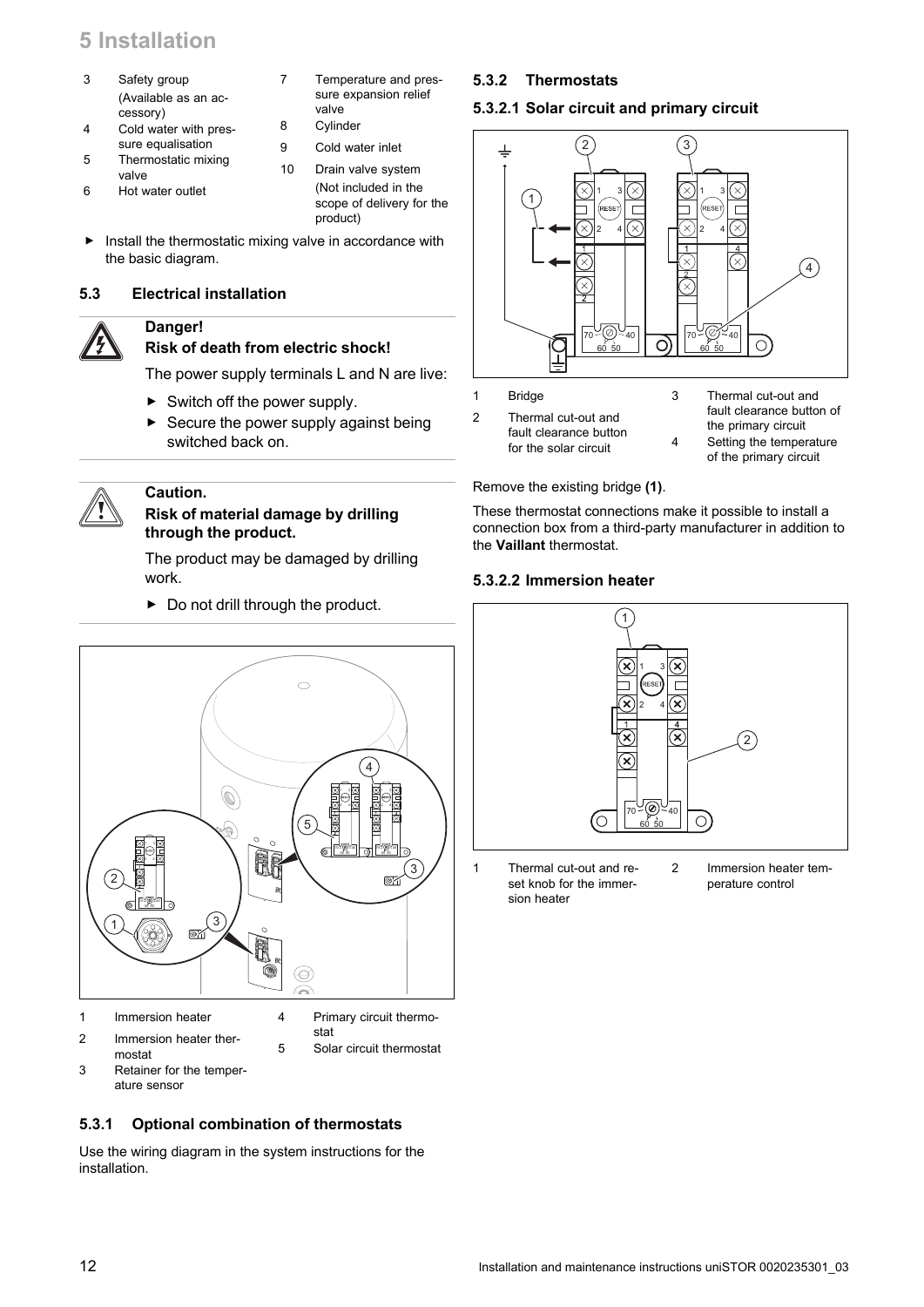#### **5.3.3 Cable route**



▶ Use the cable ducts that are included in the scope of delivery for the cylinder in the electronics box.

#### **5.3.4 Connecting the immersion heater to the power supply**

#### **Note**

Relay and switch must be rated to maximum supply amps.

From **Vaillant** heat pump control (see appropriate schematic for wiring configuration).



| <i>SPDI</i> relay              | <i>SPURT</i> use |
|--------------------------------|------------------|
| Switch for immersion<br>heater | Immersion heater |

- 1. Remove the cover for the electrics on the cylinder.
- 2. Install a separate power supply for the immersion heater in accordance with the applicable standards.
- 3. Use heat-resistant cables for the immersion heater connection.
	- Cable diameter on a 5 kW heating coil: 4 mm<sup>2</sup>
	- Cable diameter on a 7.5 kW heating coil: 6 mm<sup>2</sup>
- 4. Connect the thermal cut-out to the mains power supply using a double-pole isolator with a contact opening of at least 3 mm at both poles.
- 5. Protect the electrical circuit using a fuse.
	- Fuse on a 5 kW heating coil: 23 A
	- Fuse on a 7.5 kW heating coil: Consult the instructions for the accessories.
- 6. Connect the immersion heater as shown in the basic diagram. Consult the instructions for the accessories in order to connect the 7.5 kW heating coil.
- 7. Attach the cover for the electrics on the cylinder.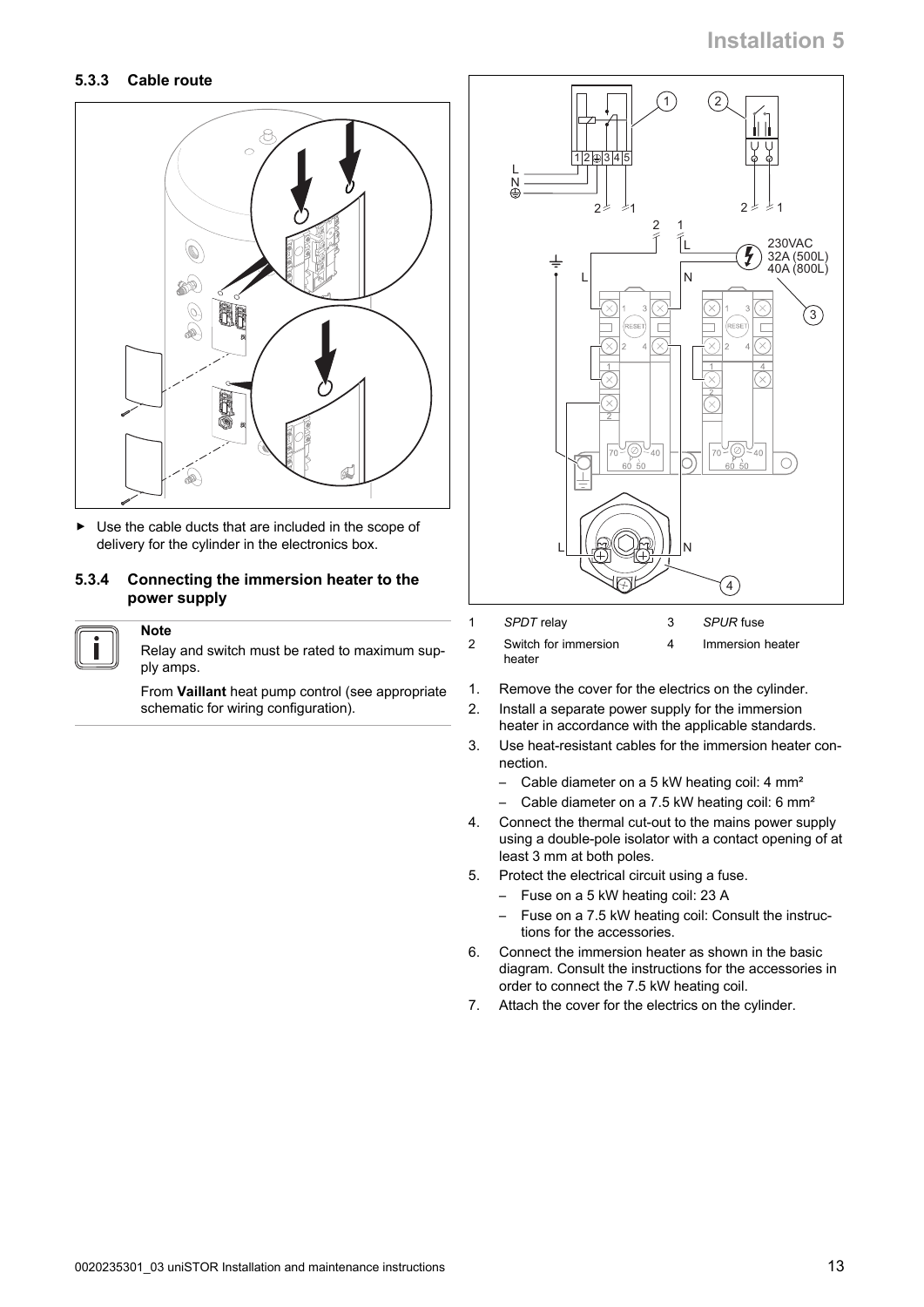#### **5.3.5 Connecting the solar circuit to the power supply**



- 1 Solar collector 3 Solar pump
- 2 Pump output
- ▶ Connect the thermal cut-out. To do this, consult the instructions for the control or the multi-functional module.
	- Diameter of the cable: 2.5 mm²

#### **5.3.6 Electrical connection of the temperature sensor**

**Condition**: With a multi-functional module or control

▶ Connect the temperature sensor to the multi-functional module or the control; to do this, see the instructions for the control or multi-functional module.

#### **5.3.7 Connecting the control**

#### **Condition**: eBUS

The thermal cut-out for the primary circuit is not used when connecting an eBUS unit.

#### **Condition**: 230 V control

If you use a 230 V control from a third-party manufacturer, connect the thermal cut-out **(2)** and **(3)** for the primary circuit to the motorised valve to isolate the heat source in the event of a fault in the motorised valve.

#### **5.3.8 Electric connection for the primary circuit**

- 1. Connect the thermostat for the primary circuit and the thermal cut-out.
	- Diameter of the cable: 1.5 mm²

**Condition**: Installing a third-party control



- 2 3-port motorised
- valve/2-port motorised valve
- ▶ Connect the assembly.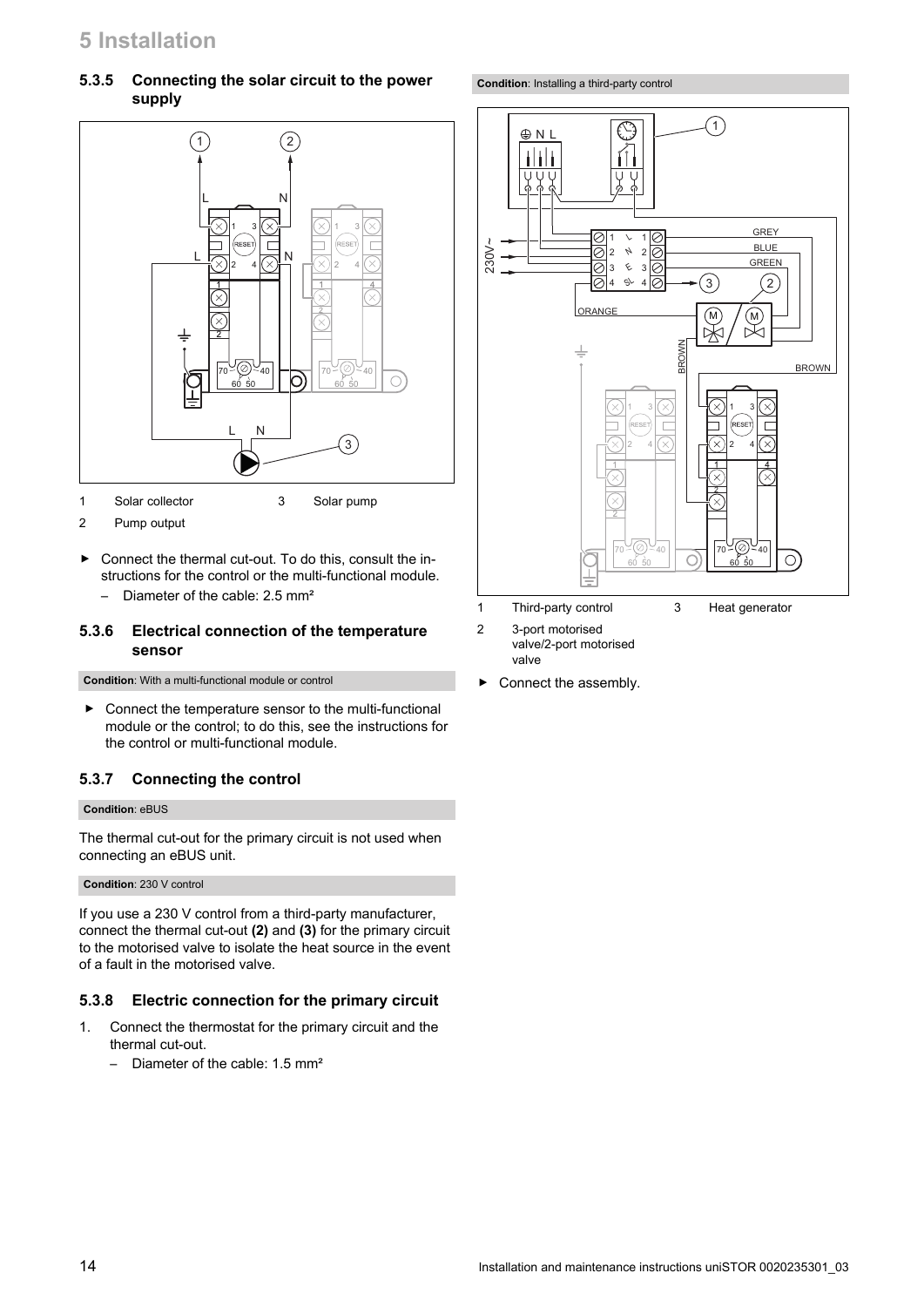#### <span id="page-14-0"></span>**Condition**: Installation with a boiler



Connect the assembly.

#### **5.3.9 Establishing the electrical connection for the motorised valve**

Establish the electrical connection for the motorised valve.

#### **6 Start-up**

#### **6.1 Setting the immersion heater thermostat**



The domestic hot water temperature is controlled via the immersion heater thermostat **(1)**.

**Condition**: Without a multi-functional module or control

▶ Set the domestic hot water temperature as desired.

**Condition**: With multi-functional module or control

Set the immersion heater thermostat (1) to its maximum.

The temperature of the immersion heater is regulated via the temperature sensor that is installed on the carrier in the electronics box.

#### **6.2 Cold water inlet pressure**

The product's efficiency depends on the cold water inlet pressure.

To achieve optimum efficiency, we recommend a pressure of at least 2 bar.

#### **6.3 Setting the thermostatic mixing valve**

▶ During initial start-up, set the maximum value.

#### **6.4 Filling and purging the product**

**Note**

It is not permitted to use valves or expansion relief valves for the purging.

- 1. Check whether the drain valve is closed.
- 2. Open the domestic hot water draw-off valves.
- 3. Open the water supply valve.
- 4. Open the manual air separator at the top of the cylinder.
- 5. Let the water flow in order to remove any air bubbles.
- 6. Close the manual air separator as soon as all of the air has escaped.
- 7. Close the domestic hot water draw-off valves.
- 8. Check whether there are any leaks. Check the immersion heater in particular.
- 9. Open the highest hot water supply valve, and then the lowest hot water supply valve, and let the water flow. Water running time:  $≥ 5$  min
- 10. Close all of the draw-off valves.

#### **6.5 Filling and purging the heating circuit**

#### **Note**

The heating circuit can be filled using a filling device or a separate filling cock, which is installed at a location that is easily accessible.

The separate filling cock must be removed after filling.

If a filling device is used, close the filling valve and remove the filling device.

If you are not permitted to use a separate filling cock due to legal provisions, use a pump.

- 1. Move the lever on the 3-way motorised valve to MAN OPEN and hold it in this position.
- 2. Flush out the heating circuit and then fill and purge it. Consult the installation instructions for the heat generator.
- 3. Move the lever to AUTO.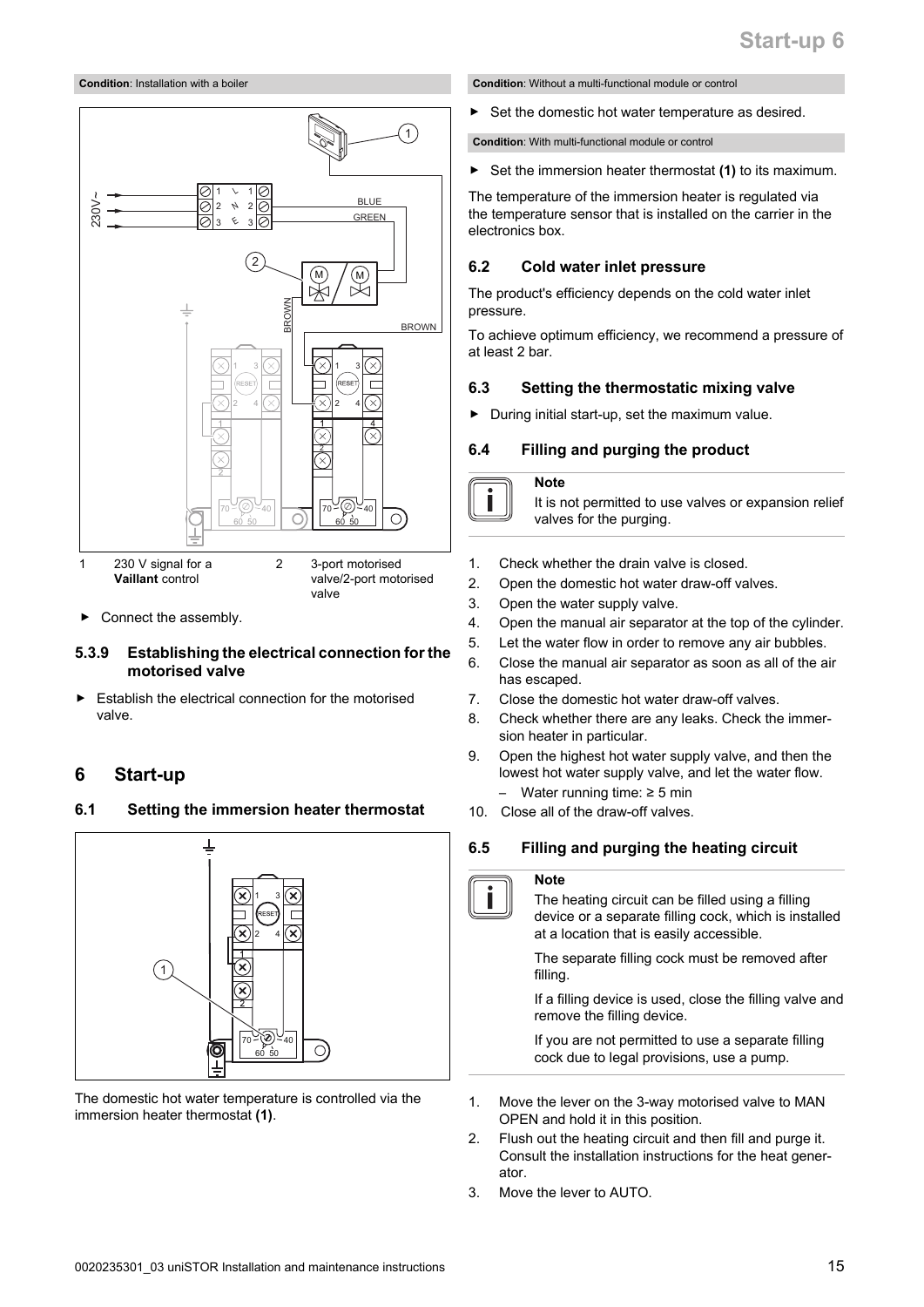## <span id="page-15-0"></span>**7 Handing the product over to the end user**

- 4. Remove the cover for the electrics.
- 5. Set the product's thermostat and the immersion heater's thermostat.
	- Setting the thermostats: 60 ℃
- 6. Start up the heat generator.
- 7. Drain the heating circuit as soon as the operating temperature has been reached in order to remove any residue from the heating installation.
- 8. Fill and purge the heating circuit. Consult the installation instructions for the heat generator.

#### **6.6 Filling and purging the solar circuit**

 $\triangleright$  Consult the solar installation instructions.

## **7 Handing the product over to the end user**

- $\triangleright$  Once the installation is complete, show the user the location and function of the safety devices.
- Inform the end user how to handle the product.
- In particular, draw attention to the safety warnings which the end user must follow.
- $\blacktriangleright$  Inform the end user of the necessity to have the product maintained according to the specified intervals.

#### **8 Troubleshooting**

#### **8.1 Detecting and eliminating faults**

 $\blacktriangleright$  If problems occur whilst operating the product, check certain points with the aid of the table in the appendix. Detecting and eliminating faults ( $\rightarrow$  [Page 18\)](#page-17-0)

#### **8.2 Procuring spare parts**

The original components of the product were also certified by the manufacturer as part of the declaration of conformity. If you use other, non-certified or unauthorised parts during maintenance or repair work, this may void the conformity of the product and it will therefore no longer comply with the applicable standards.

We strongly recommend that you use original spare parts from the manufacturer as this guarantees fault-free and safe operation of the product. To receive information about the available original spare parts, contact the contact address provided on the back page of these instructions.

If you require spare parts for maintenance or repair work, use only the spare parts that are permitted for the product.

#### **9 Inspection and maintenance**

#### **9.1 Observing inspection and maintenance intervals**

Adhere to the minimum inspection and maintenance intervals. The inspection may require maintenance to be carried out earlier, depending on the results.

Inspection and maintenance work – Overview  $($   $\rightarrow$  [Page 18\)](#page-17-0)

The immersion heater can be removed in order to inspect the inside of the cylinder.

#### **9.2 Draining the product**

- 1. Close the cold water draw-off valve.
- 2. Secure a hose to the drain valve.
- 3. Position the hose at a suitable drain.
- 4. Open the highest hot water tap in the installation.
- 5. Open the drain valve and drain the product completely.
- 6. Close the hot water tap and the drain valve.
- 7. Remove the hose.

#### **9.3 Checking the safety group's expansion relief valve and the cylinder's expansion relief valve**

- 1. Open all expansion relief valves by turning the plug.
- 2. Check whether the water is flowing into the tundish.
- 3. Check that the expansion relief valves are in the correct position and then check the pressure.
- 4. Check and, if required, clean the pressure reducer.

#### **9.4 Checking the pre-charge pressure of the expansion vessel**

- 1. Drain the product.  $($  + Page 16)
- 2. Measure the pre-charge pressure of the expansion vessel at the vessel valve.

#### **Condition**: Pressure <0.3 MPa (0.3 bar)

- Top up the expansion vessel in accordance with the static height of the heating installation, ideally with nitrogen, otherwise with air.
- 3. If water escapes from the valve of the expansion vessel, you must replace the expansion vessel.
- 4. Fill and purge the product.  $( \rightarrow$  [Page 15\)](#page-14-0)

#### **10 Decommissioning the product**

- ▶ Switch off the heat generator.
- ▶ Unplug the domestic hot water cylinder's mains plug.
- ▶ Close the cold-water stopcock.
- Drain the product. ( $\rightarrow$  Page 16)
- ▶ Remove the hydraulic connections and the temperature sensor.
- Remove the cables for the temperature sensor from the heat generator, control or multi-functional module.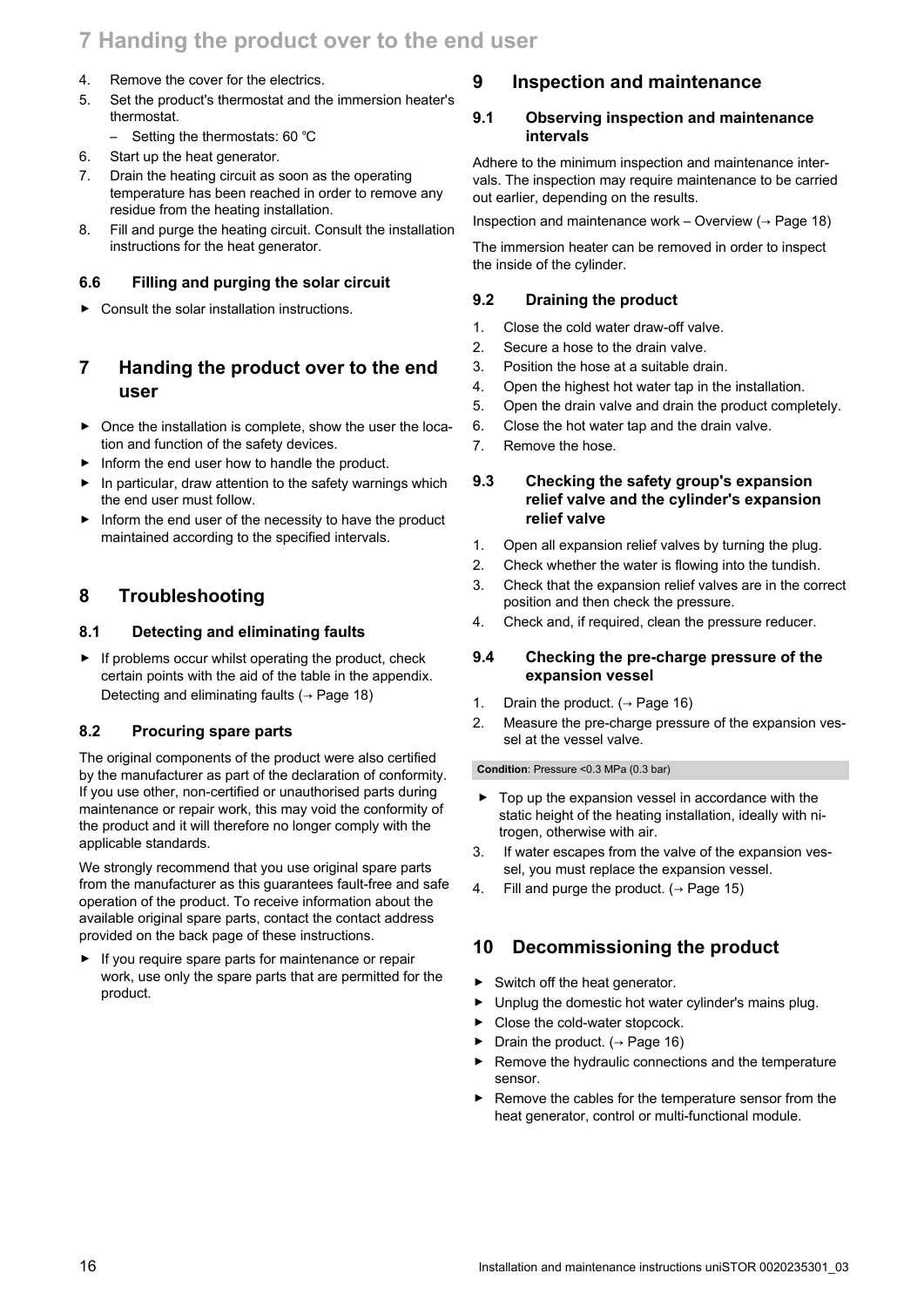## <span id="page-16-0"></span>**11 Customer service**

To ensure regular servicing, it is strongly recommended that arrangements are made for a Maintenance Agreement. Please contact Vaillant Service Solutions for further details:

Telephone: 0330 100 3461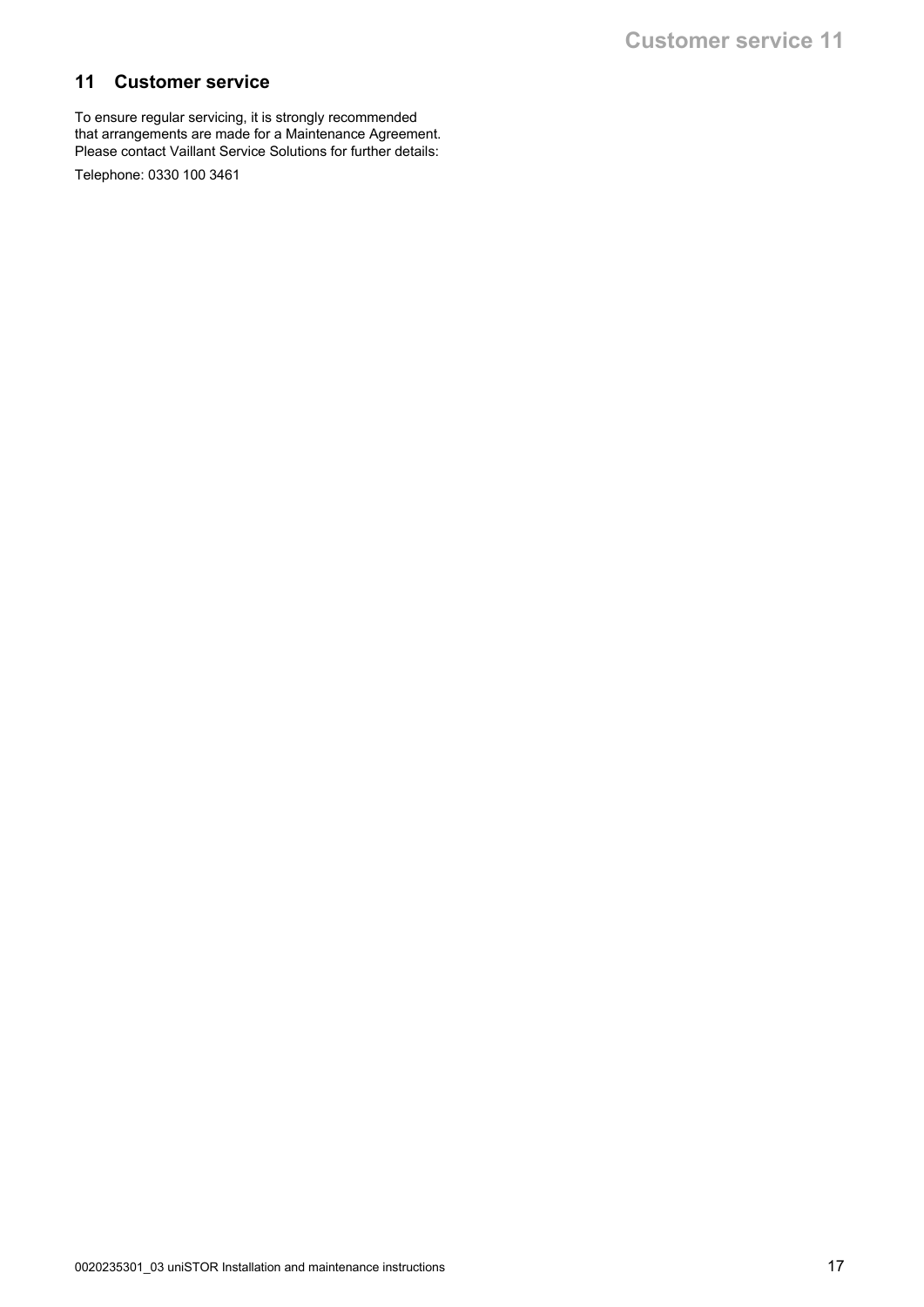## <span id="page-17-0"></span>**Appendix**

## **A Detecting and eliminating faults**

| <b>Fault</b><br>Possible cause            |                            | Remedy                                                                                       |                      |                                                                                                                                           |
|-------------------------------------------|----------------------------|----------------------------------------------------------------------------------------------|----------------------|-------------------------------------------------------------------------------------------------------------------------------------------|
| No flow rate at the valve                 | $\mathbf{1}$ .<br>2.<br>3. | Water supply valve closed<br>Main filter blocked<br>Pressure reducer not installed correctly | $\mathbf{1}$ .<br>2. | Check and open the valve.<br>Close the water supply valve, clean the filter<br>and the water pressure reducer.                            |
|                                           |                            |                                                                                              | 3.                   | Check whether the pressure reducer has been<br>installed correctly.                                                                       |
| Low throughput and<br>pressure at a valve | 1.                         | Filter in cold water supply clogged                                                          | 1.                   | Close the cold water supply, clean the filter for<br>the water pressure reducer.                                                          |
| Water from the valve is<br>cold           | 1.<br>2.                   | The cylinder was not set or is not operating.<br>The heat generator does not work.           | 1.                   | Check the thermostat or the room thermostat<br>and, if required, set this.                                                                |
|                                           | 3.<br>4.                   | The thermal cut-out was triggered.<br>Motorised valve does not work                          | 2.                   | Check the heat generator; a fault code is<br>present.                                                                                     |
|                                           | 5.                         | The immersion heater does not work.                                                          | 3.                   | Check and initialise the cylinder.                                                                                                        |
|                                           |                            |                                                                                              | $\overline{4}$       | Check the valve's connections.                                                                                                            |
|                                           |                            |                                                                                              | 5.                   | Set the thermostat or the room thermostat.                                                                                                |
| Domestic hot water                        | 1.                         | Use a thermometer to check the temperature; it                                               | 1.                   | Install a mixer tap.                                                                                                                      |
| temperature too high                      |                            | must be between 60 and 65 °C.                                                                | 2.                   | Repair the cable.                                                                                                                         |
|                                           | 2.                         | Check the cabling.                                                                           | 3.                   | Reduce the temperature of the thermostat to                                                                                               |
|                                           | 3.                         | Thermostat set too high                                                                      |                      | $55^{\circ}$ C.                                                                                                                           |
|                                           | 4.                         | Defective thermostat                                                                         | 4.                   | Replace the thermostat.                                                                                                                   |
| Irregular domestic hot                    | 1.                         | Defective expansion vessel                                                                   | $\mathbf{1}$ .       | Set the expansion vessel.                                                                                                                 |
| water output at the valve                 | 2.                         | Thermal control                                                                              | 2.                   | Interrupt the power supply of the product and<br>heat generator, check the thermal cut-outs and<br>replace these if you find any defects. |

## **B Inspection and maintenance work** – **Overview**

| $N^{\circ}$    | <b>Work</b>                                                                        | Maintenance-re-<br>lated interval |
|----------------|------------------------------------------------------------------------------------|-----------------------------------|
|                | Check the connections for tightness.                                               | Annually                          |
| $\overline{2}$ | Check the temperature and pressure expansion relief valve.                         | Annually                          |
| 3              | Check the expansion relief valve.                                                  | Annually                          |
| 4              | Check the pressure in the expansion vessel.                                        | Annually                          |
| 5              | Check the domestic hot water output at the valve (if required, clean the filters). | Annually                          |
| 6              | Check the target domestic hot water temperature.                                   | Annually                          |
|                | Check whether the thermostatic mixing valve is working.                            | Annually                          |
| 8              | Fill out the cylinder's benchmark checklist.                                       | Annually                          |

## **C Technical data**

#### **Technical data** – **General**

|                                                                              | VIH SW GB 500<br><b>BES</b> |
|------------------------------------------------------------------------------|-----------------------------|
| Actual volumetric capacity                                                   | 510.41                      |
| Heating circuit hot water volumetric capacity in<br>accordance with EN 12897 | 248.01                      |
| Hot water volumetric capacity of the solar circuit                           | 4381                        |
| Maximum pressure of the heating tube coil dur-                               | 0.35 MPa                    |
| ing operation                                                                | $(3.50 \text{ bar})$        |
| <b>Operating pressure</b>                                                    | 0.35 MPa                    |
|                                                                              | $(3.50 \text{ bar})$        |
| <b>Maximum operating pressure</b>                                            | $0.7$ MPa                   |
|                                                                              | (7.0 bar)                   |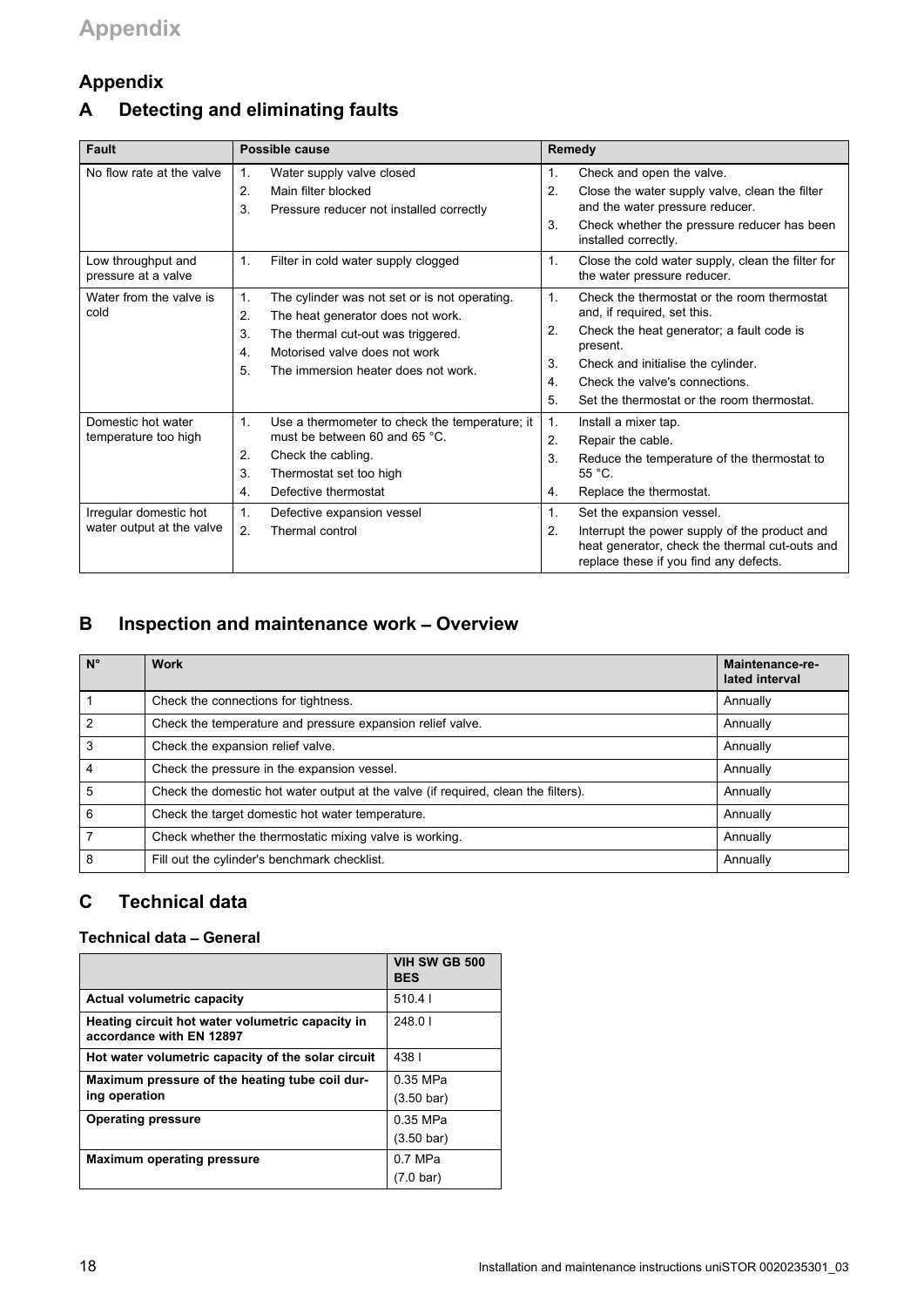|                                                                    | <b>VIH SW GB 500</b><br><b>BES</b> |
|--------------------------------------------------------------------|------------------------------------|
| Pressure of the pressure reducer                                   | 0.35 MPa                           |
|                                                                    | $(3.50 \text{ bar})$               |
| Opening pressure in the expansion relief valve                     | $0.6$ MPa                          |
|                                                                    | $(6.0 \text{ bar})$                |
| Temperature and pressure expansion relief valve                    | $0.7$ MPa                          |
|                                                                    | $(7.0 \text{ bar})$                |
| Temperature and pressure expansion relief valve                    | 90 °C                              |
| Load pressure in the expansion vessel                              | 0.3 MPa                            |
|                                                                    | $(3.0 \text{ bar})$                |
| Maximum temperature of the heating circuit                         | 95 °C                              |
| Maximum domestic hot water temperature                             | 85 °C                              |
| Heat loss (24 h), energy efficiency class: C                       | 2.57 kW                            |
| Post-heating time in accordance with EN 12897<br>(heating circuit) | 19.75 min                          |
| Post-heating time 70% (heating circuit)                            | 13.83 min                          |
| Post-heating output (heating circuit)                              | 35.0 kW                            |
| Reheating time (solar circuit)                                     | 70 min                             |
| Reheating time 70% (solar circuit)                                 | 35 min                             |
| Post-heating output (solar circuit)                                | 19.2 kW                            |
| <b>Flow rate</b>                                                   | 900 l/h                            |
| Pressure loss in the heat exchanger (heating<br>circuit)           | 10 mbar                            |
| Volume of the heat exchanger (heating circuit)                     | 231                                |
| Volume of the heat exchanger (solar circuit)                       | 8 <sub>1</sub>                     |
| Surface of the heat exchanger (heating circuit)                    | $2.3 \text{ m}^2$                  |
| Surface of the heat exchanger (solar circuit)                      | 1.0 m <sup>2</sup>                 |
| Pressure loss in the heat exchanger (solar cir-<br>cuit)           | 10 mbar                            |
| Volume of the expansion vessel                                     | 50 I                               |
| <b>Tilt dimension</b>                                              | 1,930 mm                           |
| Net weight                                                         | 149 kg                             |
| Weight including heating water and domestic hot<br>water           | 690.4 kg                           |

**Technical data** – **Hydraulic connection**

|                               | VIH SW GB 500<br><b>BES</b> |
|-------------------------------|-----------------------------|
| Cold water inlet              | 11/2"                       |
| <b>Hot water outlet</b>       | 11/2"                       |
| Heat generator heating flow   | 1"                          |
| Heat generator heating return | 1"                          |
| Solar circuit heating flow    | 1"                          |
| Solar circuit heating return  | 1"                          |
| Temperature dry pocket        | 8 mm                        |
| Immersion heater diameter     | 11/4"                       |
| Secondary circuit return      | 3/4"                        |

#### **Technical data** – **Electrics**

|                                                        | VIH SW GB 500<br><b>BES</b> |
|--------------------------------------------------------|-----------------------------|
| Connecting the immersion heater to the power<br>supply | 230 V / 50 Hz               |
| Immersion heater power                                 | 5 kW                        |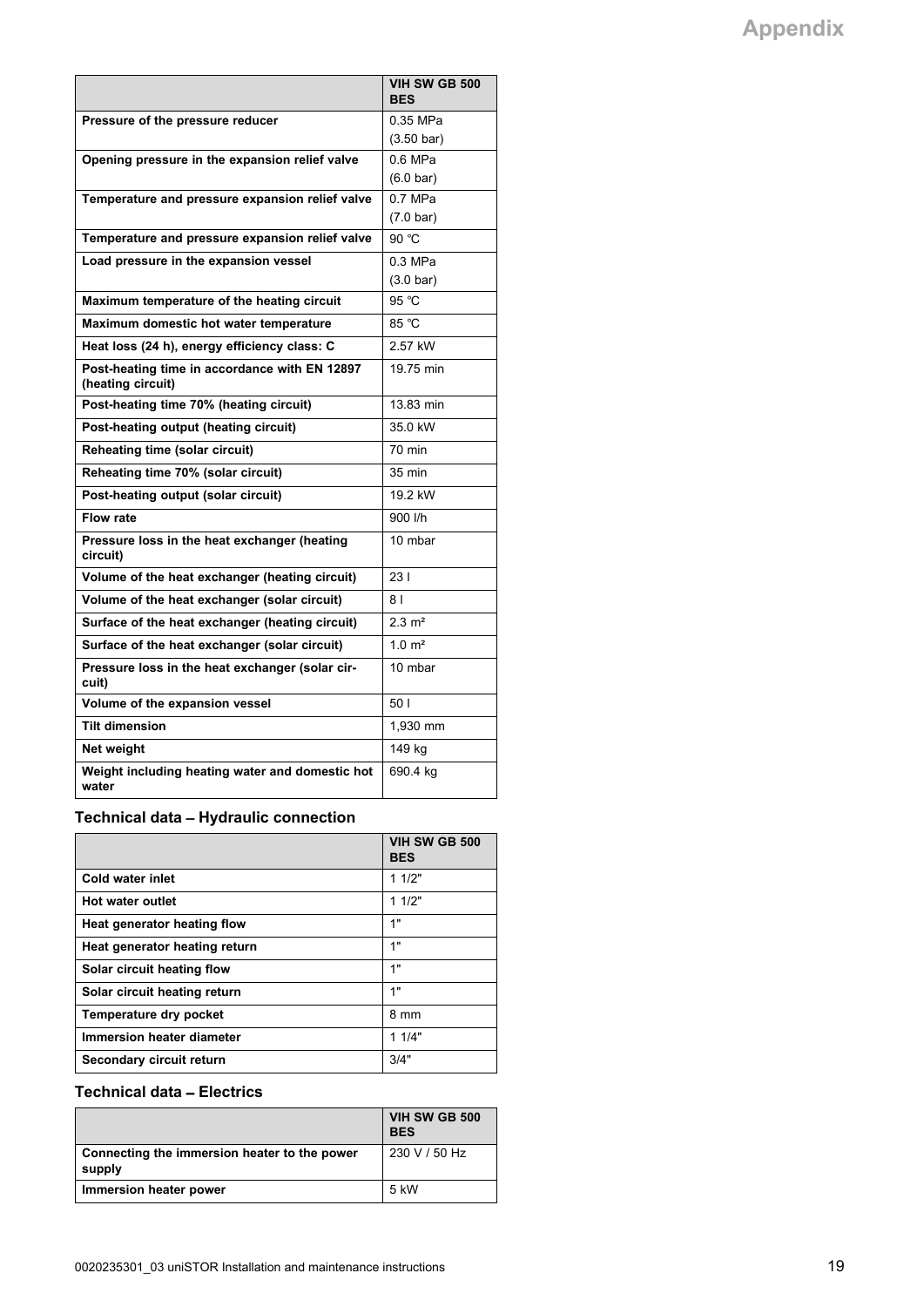# **Appendix**

|                       | VIH SW GB 500<br><b>BES</b> |
|-----------------------|-----------------------------|
| 3-way motorised valve | 230/240 V, 50Hz             |
| Thermostat            | 230/240 V, 50Hz             |
| IP rating             | 21                          |

#### **Technical data** – **Material**

|                                           | VIH SW GB 500<br><b>BES</b> |
|-------------------------------------------|-----------------------------|
| <b>Cylinder material</b>                  | Stainless steel<br>(1.4521) |
| Insulation material                       | Glass wool                  |
| <b>Insulation thickness</b>               | 65 mm                       |
| <b>Propellant for insulating material</b> | GWP < 5                     |
| <b>ODP</b>                                | 0                           |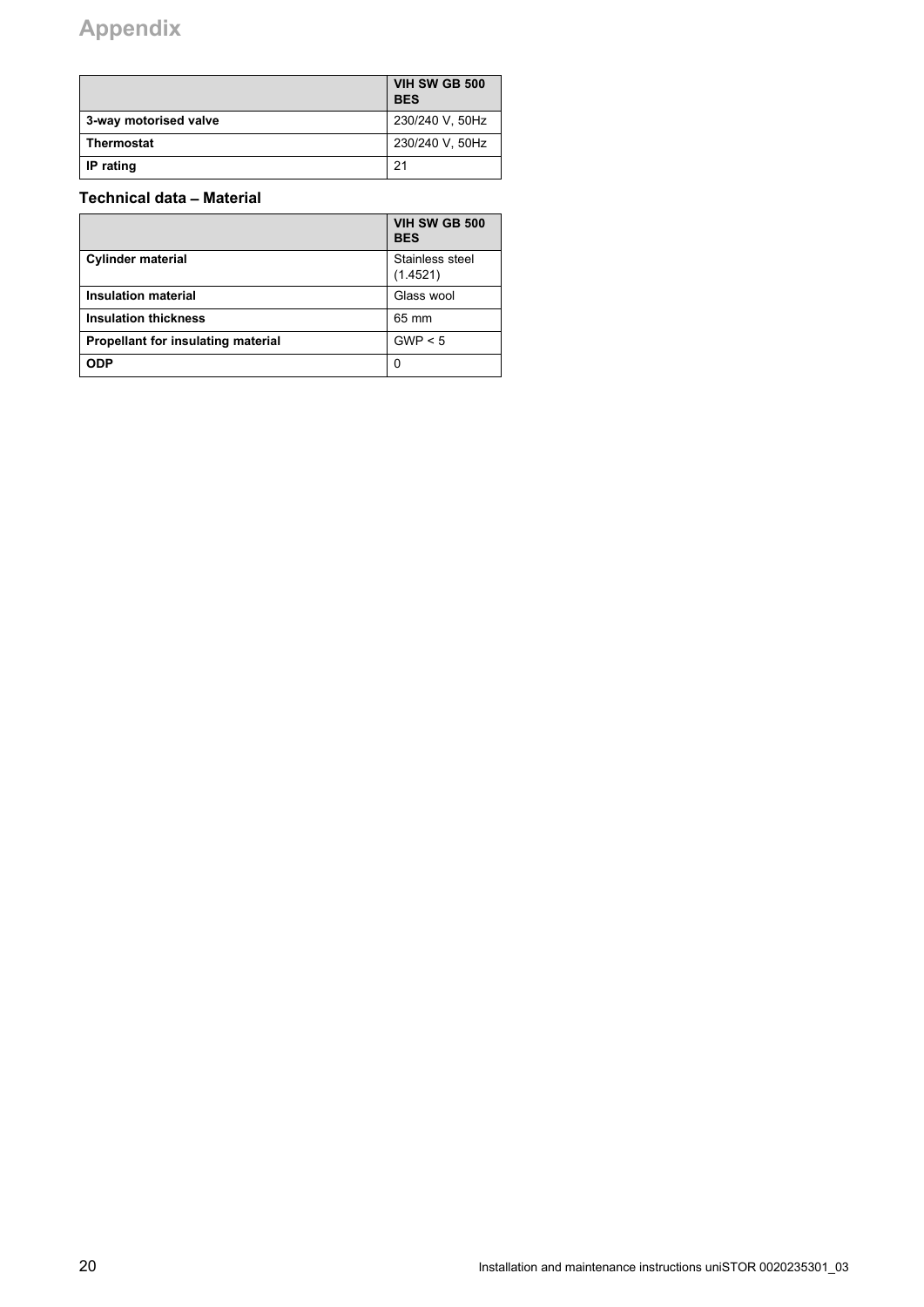<span id="page-20-0"></span>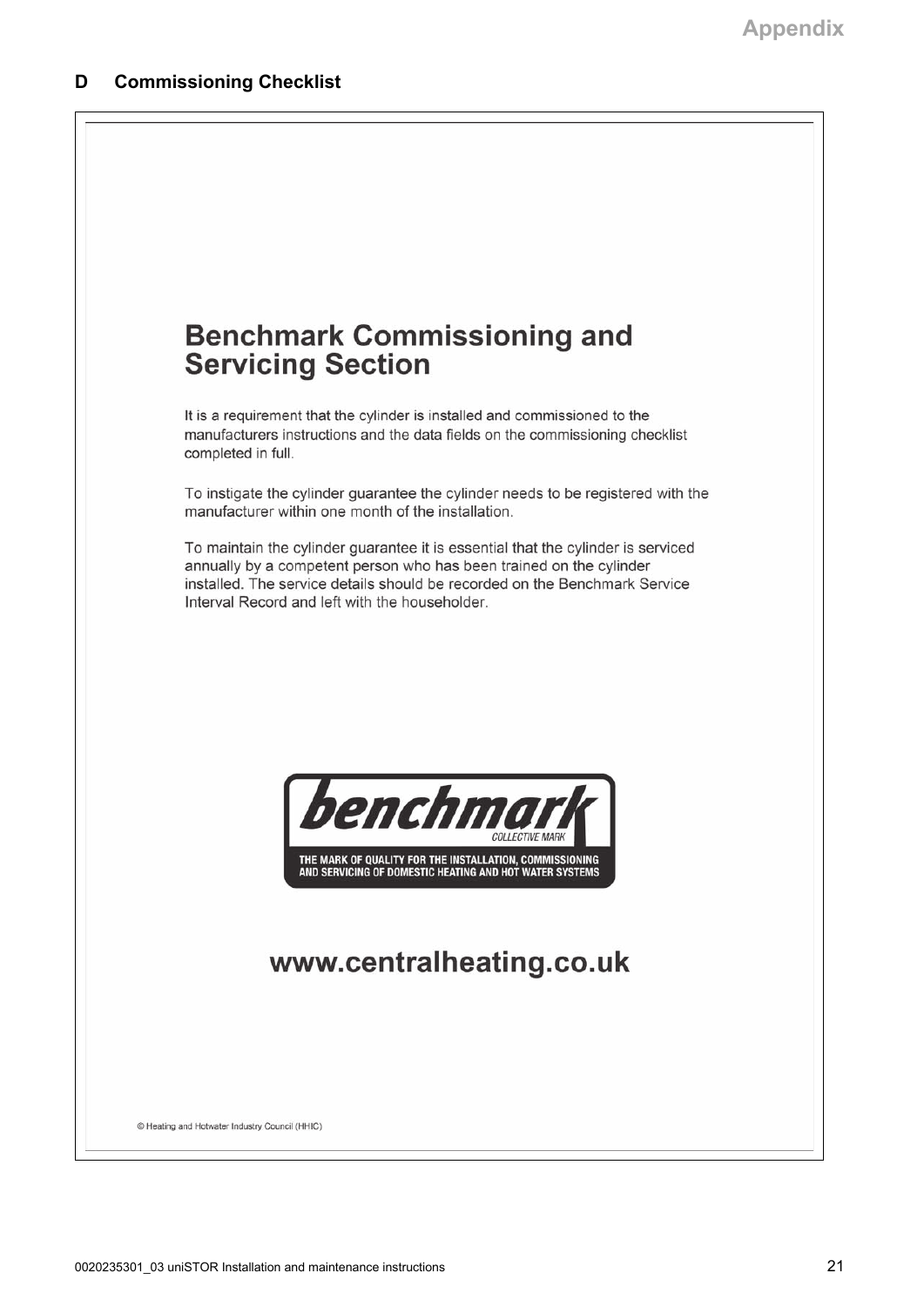#### **MAINS PRESSURE HOT WATER STORAGE SYSTEM COMMISSIONING CHECKLIST**

**This Commissioning Checklist is to be completed in full by the competent person who commissioned the storage system as a means of demonstrating compliance with the appropriate Building Regulations and then handed to the customer to keep for future reference.**

Failure to install and commission this equipment to the manufacturer's instructions may invalidate the warranty but does not affect statutory rights.

| Customer name:<br>Telephone number:                                                                                                                                                                            |        |                   |
|----------------------------------------------------------------------------------------------------------------------------------------------------------------------------------------------------------------|--------|-------------------|
| Address:                                                                                                                                                                                                       |        |                   |
| <b>Cylinder Make and Model</b>                                                                                                                                                                                 |        |                   |
| <b>Cylinder Serial Number</b>                                                                                                                                                                                  |        |                   |
| Registered Operative ID Number<br>Commissioned by (PRINT NAME):                                                                                                                                                |        |                   |
| Company name:<br>Telephone number:                                                                                                                                                                             |        |                   |
| Company address:                                                                                                                                                                                               |        |                   |
| Commissioning date:                                                                                                                                                                                            |        |                   |
| To be completed by the customer on receipt of a Building Regulations Compliance Certificate*:                                                                                                                  |        |                   |
| Building Regulations Notification Number (if applicable)                                                                                                                                                       |        |                   |
| ALL SYSTEMS PRIMARY SETTINGS (indirect heating only)                                                                                                                                                           |        |                   |
| Is the primary circuit a sealed or open vented system?<br>Sealed                                                                                                                                               |        | Open              |
| What is the maximum primary flow temperature?                                                                                                                                                                  |        | °C                |
| <b>ALL SYSTEMS</b>                                                                                                                                                                                             |        |                   |
| What is the incoming static cold water pressure at the inlet to the system?                                                                                                                                    |        | bar               |
| Has a strainer been cleaned of installation debris (if fitted)?                                                                                                                                                | Yes    | No                |
| Is the installation in a hard water area (above 200ppm)?                                                                                                                                                       | Yes    | <b>No</b>         |
|                                                                                                                                                                                                                | Yes    | No                |
| If yes, has a water scale reducer been fitted?                                                                                                                                                                 |        |                   |
| What type of scale reducer has been fitted?                                                                                                                                                                    |        | °C                |
| What is the hot water thermostat set temperature?                                                                                                                                                              |        |                   |
| What is the maximum hot water flow rate at set thermostat temperature (measured at high flow outlet)?                                                                                                          |        | l/min             |
| Time and temperature controls have been fitted in compliance with Part L of the Building Regulations?                                                                                                          |        | Yes               |
| Y Plan<br>Type of control system (if applicable)                                                                                                                                                               | S Plan | Other             |
| Is the cylinder solar (or other renewable) compatible?                                                                                                                                                         | Yes    | No                |
| What is the hot water temperature at the nearest outlet?                                                                                                                                                       |        | $^{\circ}$ C      |
| All appropriate pipes have been insulated up to 1 metre or the point where they become concealed                                                                                                               |        | Yes               |
| <b>UNVENTED SYSTEMS ONLY</b>                                                                                                                                                                                   |        |                   |
| Where is the pressure reducing valve situated (if fitted)?                                                                                                                                                     |        |                   |
| What is the pressure reducing valve setting?                                                                                                                                                                   |        | bar               |
| Has a combined temperature and pressure relief valve and expansion valve been fitted and discharge tested?                                                                                                     | Yes    | No                |
| The tundish and discharge pipework have been connected and terminated to Part G of the Building Regulations                                                                                                    |        | Yes               |
| Are all energy sources fitted with a cut out device?                                                                                                                                                           | Yes    | N <sub>0</sub>    |
| Has the expansion vessel or internal air space been checked?                                                                                                                                                   | Yes    | No                |
|                                                                                                                                                                                                                |        |                   |
| <b>THERMAL STORES ONLY</b>                                                                                                                                                                                     |        | $^{\circ}{\rm C}$ |
| What store temperature is achievable?                                                                                                                                                                          |        |                   |
| What is the maximum hot water temperature?                                                                                                                                                                     |        | °C                |
| <b>ALL INSTALLATIONS</b>                                                                                                                                                                                       |        |                   |
|                                                                                                                                                                                                                |        | Yes               |
| The hot water system complies with the appropriate Building Regulations<br>The system has been installed and commissioned in accordance with the manufacturer's instructions                                   |        | Yes               |
|                                                                                                                                                                                                                |        | Yes               |
| The system controls have been demonstrated to and understood by the customer<br>The manufacturer's literature, including Benchmark Checklist and Service Record, has been explained and left with the customer |        | Yes               |
|                                                                                                                                                                                                                |        |                   |
| Commissioning Engineer's Signature                                                                                                                                                                             |        |                   |
| Customer's Signature<br>(To confirm satisfactory demonstration and receipt of manufacturer's literature)                                                                                                       |        |                   |

\*All installations in England and Wales must be notified to Local Authority Building Control (LABC) either directly or through a<br>Competent Persons Scheme. A Building Regulations Compliance Certificate will then be issued t



© Heating and Hotwater Industry Council (HHIC) www.centralheating.co.uk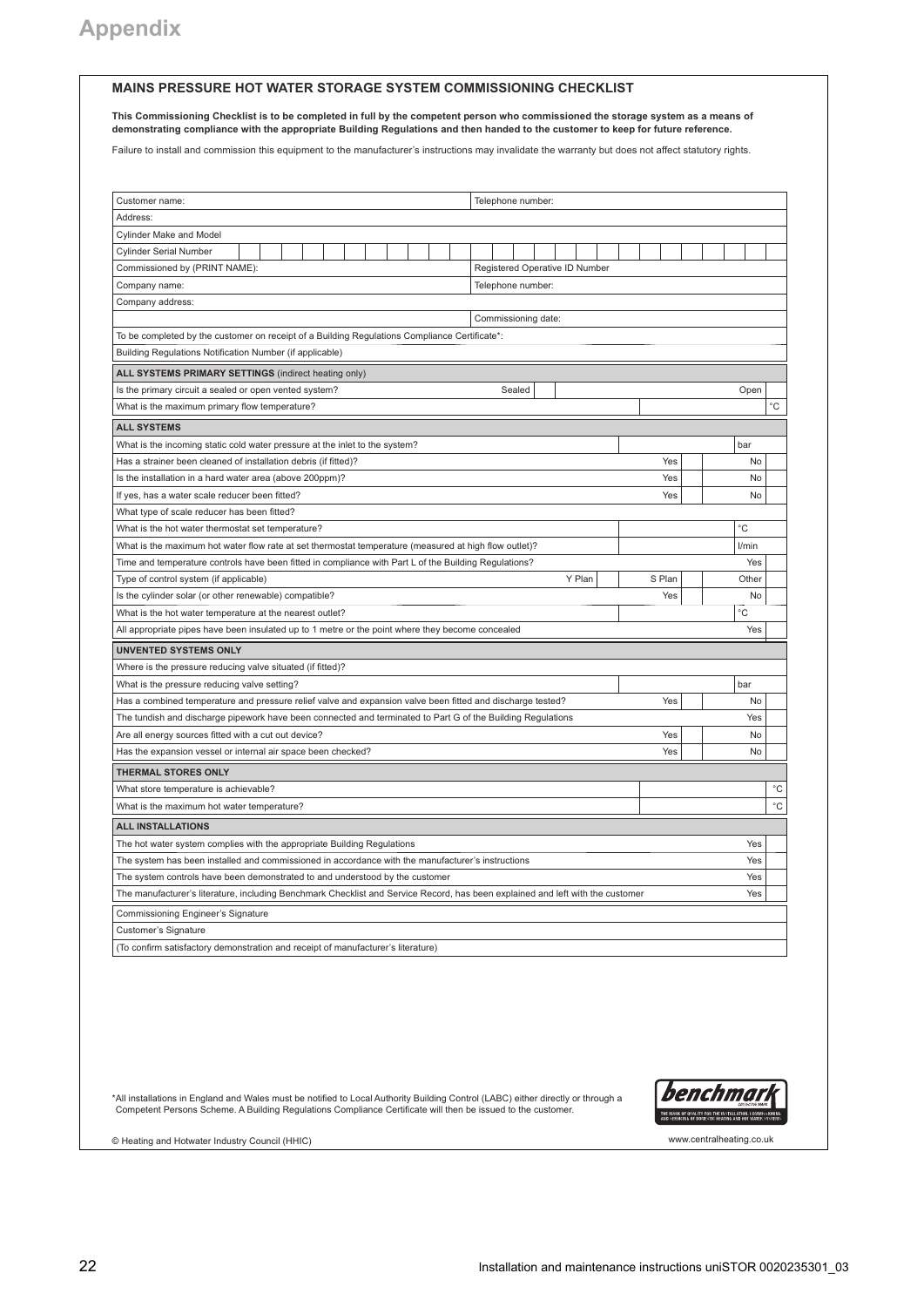#### **SERVICE RECORD**

**It is recommended that your hot water system is serviced regularly and that the appropriate Service Record is completed.**

**Service Provider**

Before completing the appropriate Service Record below, please ensure you have carried out the service as described in the manufacturer's instructions.

| <b>SERVICE 01</b>              | Date:         | <b>SERVICE 02</b>              | Date:     |  |  |
|--------------------------------|---------------|--------------------------------|-----------|--|--|
| Engineer name:                 |               | Engineer name:                 |           |  |  |
| Company name:                  |               | Company name:                  |           |  |  |
| Telephone No:                  |               | Telephone No:                  |           |  |  |
| Comments:                      |               | Comments:                      |           |  |  |
|                                |               |                                |           |  |  |
|                                |               |                                |           |  |  |
|                                |               |                                |           |  |  |
|                                |               |                                |           |  |  |
|                                |               |                                |           |  |  |
| Signature                      |               | Signature                      |           |  |  |
| <b>SERVICE 03</b>              | Date:         | <b>SERVICE 04</b>              | Date:     |  |  |
| Engineer name:                 |               | Engineer name:                 |           |  |  |
| Company name:                  |               | Company name:                  |           |  |  |
| Telephone No:                  |               | Telephone No:                  |           |  |  |
| Comments:                      |               | Comments:                      |           |  |  |
|                                |               |                                |           |  |  |
|                                |               |                                |           |  |  |
|                                |               |                                |           |  |  |
|                                |               |                                |           |  |  |
|                                |               |                                |           |  |  |
| Signature                      |               | Signature                      |           |  |  |
| <b>SERVICE 05</b>              | Date:         | <b>SERVICE 06</b>              | Date:     |  |  |
| Engineer name:                 |               | Engineer name:                 |           |  |  |
| Company name:                  |               | Company name:                  |           |  |  |
| Telephone No:                  |               | Telephone No:                  |           |  |  |
| Comments:                      |               | Comments:                      |           |  |  |
|                                |               |                                |           |  |  |
|                                |               |                                |           |  |  |
|                                |               |                                |           |  |  |
|                                |               |                                |           |  |  |
|                                |               |                                |           |  |  |
| Signature                      |               | Signature                      |           |  |  |
| <b>SERVICE 07</b>              | Date:         | <b>SERVICE 08</b>              | Date:     |  |  |
| Engineer name:                 |               | Engineer name:                 |           |  |  |
| Company name:                  |               | Company name:                  |           |  |  |
| Telephone No:                  | Telephone No: |                                |           |  |  |
| Comments:                      |               |                                | Comments: |  |  |
|                                |               |                                |           |  |  |
|                                |               |                                |           |  |  |
|                                |               |                                |           |  |  |
|                                |               |                                |           |  |  |
|                                |               |                                |           |  |  |
| Signature                      |               | Signature                      |           |  |  |
|                                | Date:         |                                | Date:     |  |  |
| <b>SERVICE 09</b>              |               | <b>SERVICE 10</b>              |           |  |  |
| Engineer name:                 |               | Engineer name:                 |           |  |  |
| Company name:<br>Telephone No: |               | Company name:<br>Telephone No: |           |  |  |
| Comments:                      |               | Comments:                      |           |  |  |
|                                |               |                                |           |  |  |
|                                |               |                                |           |  |  |
|                                |               |                                |           |  |  |
|                                |               |                                |           |  |  |
|                                |               |                                |           |  |  |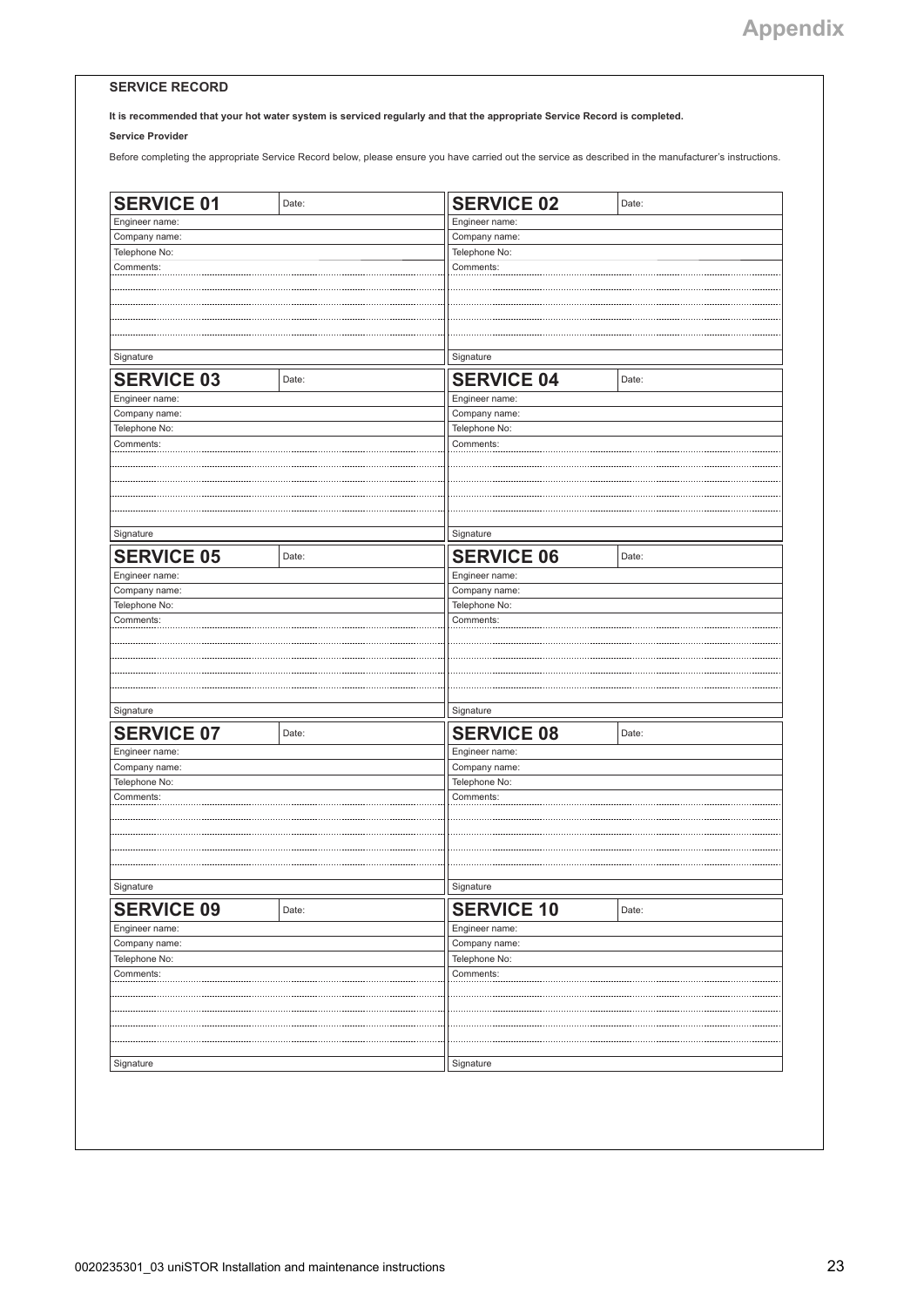## <span id="page-23-0"></span>Index

| A                                                 |  |
|---------------------------------------------------|--|
|                                                   |  |
| в                                                 |  |
|                                                   |  |
| C                                                 |  |
|                                                   |  |
| Checking the pre-charge pressure of the expansion |  |
|                                                   |  |
|                                                   |  |
| D                                                 |  |
|                                                   |  |
|                                                   |  |
|                                                   |  |
|                                                   |  |
|                                                   |  |
| F                                                 |  |
|                                                   |  |
| F                                                 |  |
|                                                   |  |
|                                                   |  |
|                                                   |  |
|                                                   |  |
| н                                                 |  |
|                                                   |  |
|                                                   |  |
|                                                   |  |
|                                                   |  |
|                                                   |  |
|                                                   |  |
| м                                                 |  |
|                                                   |  |
|                                                   |  |
| P                                                 |  |
|                                                   |  |
| Q                                                 |  |
| 3                                                 |  |
| R                                                 |  |
|                                                   |  |
| s                                                 |  |
|                                                   |  |
|                                                   |  |
|                                                   |  |
| т                                                 |  |
|                                                   |  |
|                                                   |  |
|                                                   |  |
| U                                                 |  |
|                                                   |  |
| v                                                 |  |
|                                                   |  |
|                                                   |  |